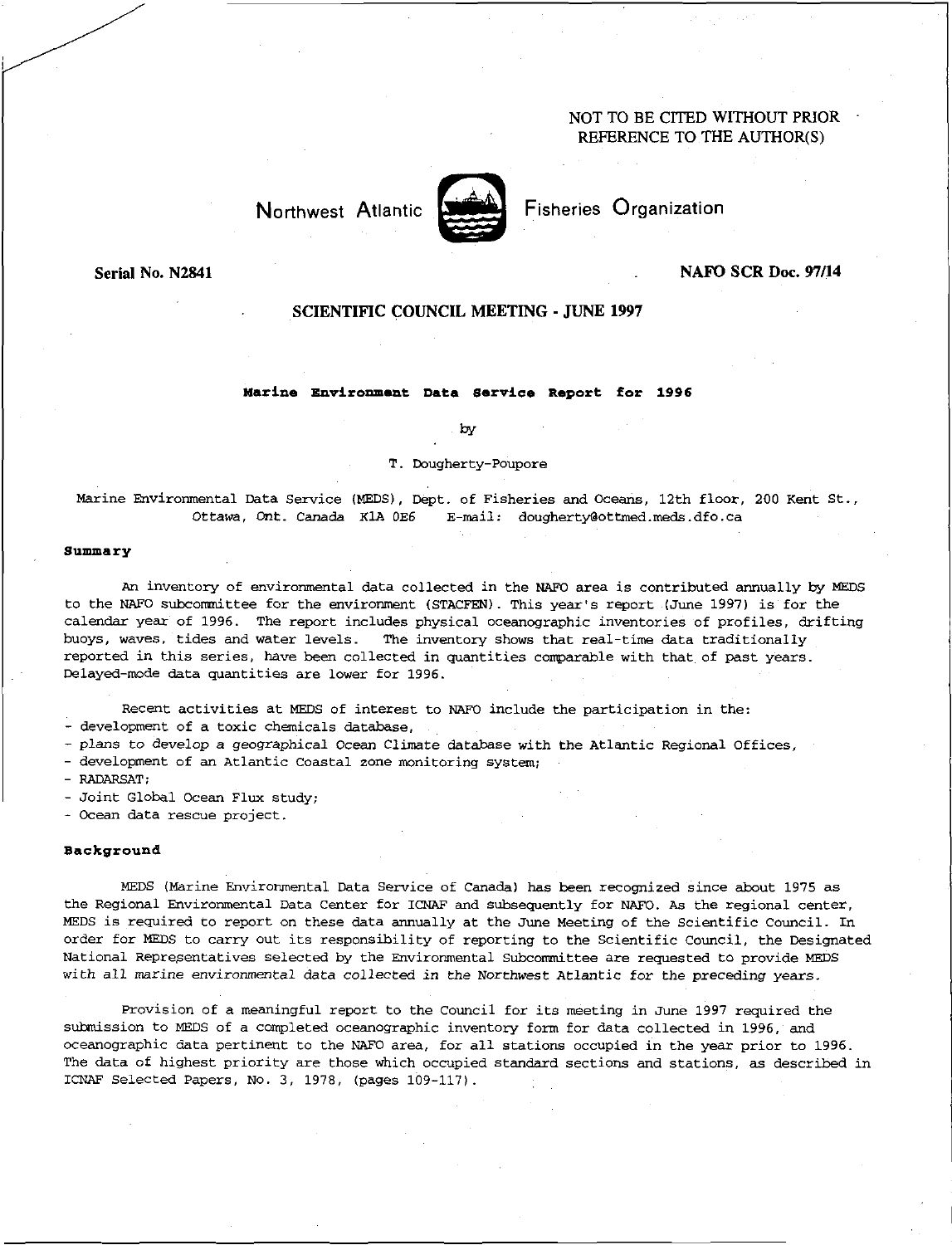# **Contacting MEDS**

Data which has been formatted and archived at MEDS is available to all interested scientists, within Canada and through international data exchange agreements. Arrangements can be made for data retrieval and delivery at MEDS, by telephone (613) 990-0243; by internet e-mail to services@ottmed.meds.dfo.ca, by completing an on-line order form on the MEDS WWW: www.meds.dfo.ca, or by writing to Services, Marine Environmental Data Service (MEDS), Dept. of Fisheries and Oceans 12th floor, 200 Kent St., Ottawa, Ont. Canada K1A 0E6.

#### **References**

List of NAFO Standard Oceanographic Sections and Stations. The reprint of ICNAF Selected Papers, No. 3, 1978, (pages 109-117). Printed and distributed by: NAFO, P.O.Box 638, Dartmouth, Nova Scotia, canada B2Y'3Y9.

# **Recent Activities:**

# **1, Atlantic Coastal Monitoring Proposal**

An Ocean Monitoring Working Group (OMWG) has been created by DFO in response to the need to develop an efficient and integrated monitoring program for the Northwest Atlantic region. The OWING is comprised of a number of specialists in all Ocean Sciences disciplines from the three Atlantic regions of DFO and MEDS. The proposal is still under review by DFO management.

MEDS is proposed as the focal point for the safekeeping and dissemination of data and information relevant to the Monitoring Program through a centralized World Wide Web server. All data collected by the Monitoring Program during the current and prior year of operation will be available on-line via this central server. Links to relevant regional data sets will also be provided.

Recognizing an acute lack of biological data and the need to adopt an ecosystem approach to study the marine environment, the present proposal suggests the establishment of a minimal and permanent sampling program to supplement existing data from other programs (e.g., fisheries surveys) in order to resolve the spatial and temporal variability of biological, chemical and physical variables at the seasonal, interannual, decadal and climatic scales of interest to Fisheries and other Clients. The proposed sampling strategy includes:

1. Representative sections across the shelves and in the Gulf of St. Lawrence that would be occupied once a year quasi-simultaneously during the autumn in order to provide a regional synoptic coverage, and on 2-3 other occasions on an opportunistic basis at other seasons.

2. Fixed stations at logistically accessible locations throughout the region that would be occupied every two weeks most of the year in order to provide the temporal resolution required to monitor certain high frequency elements and mainly biological variables.

3. Monthly Continuous Plankton Recorder sampling along the present existing route (crossing the Grand Bank, St. Pierre Bank, the Scotian Shelf and Georges Bank) and possibly a new one in the Gulf of St. Lawrence.

4. Remote sensing of temperature (immediately) and phytoplankton (in the future through ocean colour sensors).

5. To complete the spatial coverage, supplementary data from existing programs (e.g., temperature and salinity data from fisheries surveys, Long Term Temperature Monitoring and Toxic Algae Programs, etc.). Other sampling possibilities will also be explored.

A minimal and affordable suit of physical, chemical and biological (phytoplankton, zooplankton) measurements would also be undertaken at the sections and fixed stations.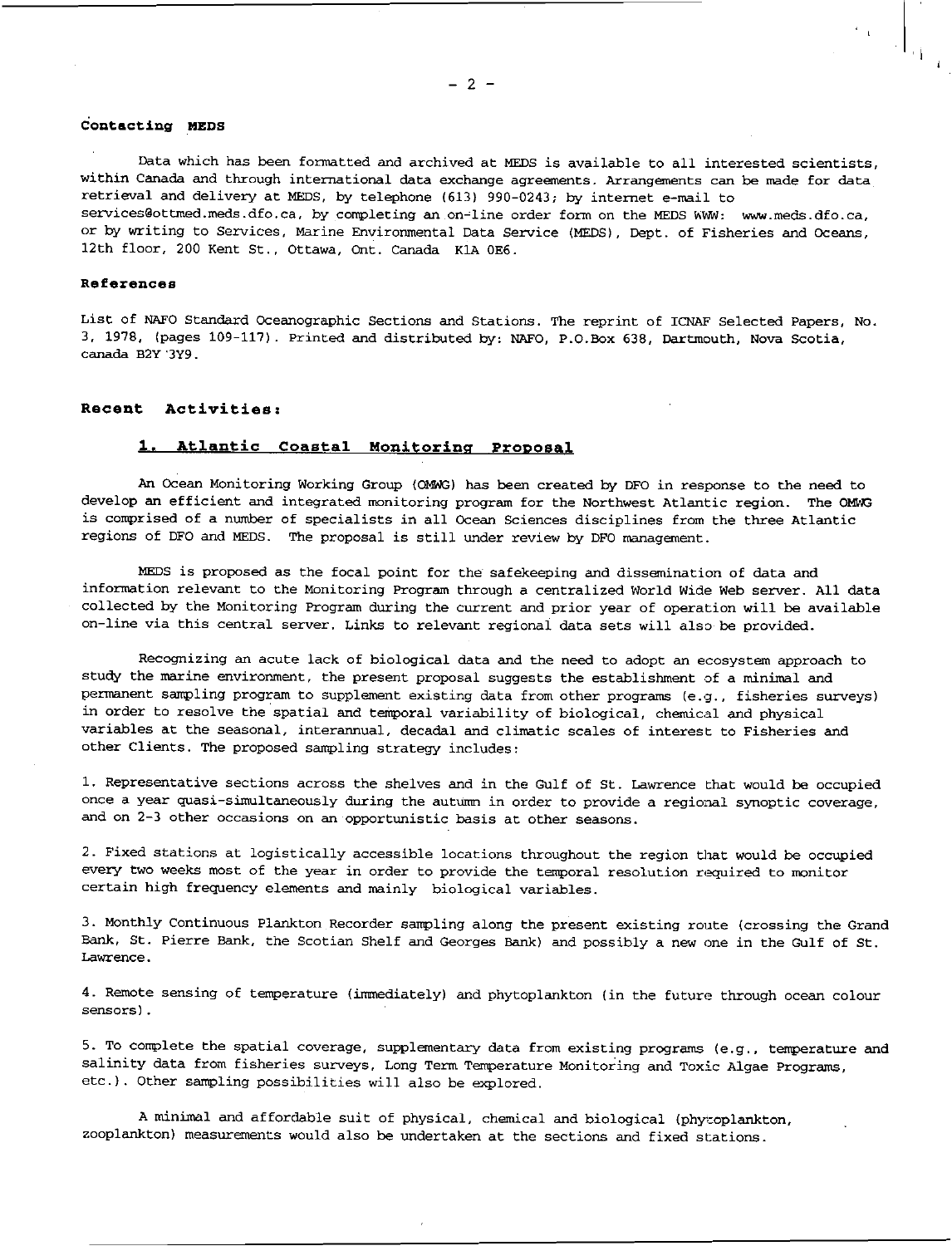For further information please contact Jean Gagnon: gagnon@ottmed.meds.dfo.ca

# 2. **Toxic Chemicals Information System**

The National Contaminants Information System contains information about data collections made in fresh and salt waters in and around Canada. The earliest records go back into the early years of the 1900s and the most recent data are from the present. The contaminants referenced include chemicals such as dioxins that are considered hazardous,' but also chemicals such as nitrates and silicates which are naturally occurring components in water.

The interpretation of these data is strongly dependent on the data collection techniques and circumstances. Without information about these techniques and proceduires the observations have more limited use. The NCIS project, therefore, developed an organized archive and information system in which data and information would be stored. The system has been built based on a relational database to store both data and information. It is a distributed system with MEDS in Ottawa and DFO regions • taking part in the design, building and operation. A client-server interface is provided to the system. Each participant operates a server on which is held the database. Client software runs on one or *more* machines in each region and permits *queries* to be made across the DFO communications network to examine holdings in the local region or other regions. Upon identification of data of interest, a request can be made for the data. Depending on access privileges, the data plus information pertaining to the data are extracted from the appropriate archives.

For further information please contact Bob Keeley: keeley@ottmed.meds.dfo.ca

#### **3. RADARSAT**

In early 1996, Canada launched RADARSAT, a satellite with a synthetic aperature radar. MEDS is involved in developing hardware and software that takes images and produces three types of products in an operational time frame. The first detects targets by large radar cross section and wakes. The second maps ocean features and the third is a directional wave product. All of these are being tested to ensure that the results are reliable. The results of the analyses are relayed to MEDS for archiving along with the parameter settings in the algorithms used to derive the products

For further information please contact Bob Keeley: keeley@ottmed.meds.dfo.ca

#### **4. Joint Global Ocean Flux Study (JGOFS)**

MEDS is responsible for the management and archival of data collected in the Canadian JGOFS programme. Canadian JGOFS, the largest and most ambitious of Canadian oceanographic initiatives, has brought together biologists, physicists, chemists and geologists from universities and government laboratories in a concerted effort to address what is arguably the most important environmental challenge the world has yet faced - global warming. The resulting collaboration and attendant integrative approach to the science will answer many questions about how the oceans sequester carbon, and will provide an atmosphere of cooperation that will be felt in the Canadian oceanography community for decades to come.

The past years have been a particularly important period in the Canadian JGOFS Program. Project science is now well established, collaboration has grown, and working groups have addressed the important issues of core measurements, data management, and ship use.

MEDS, regional agencies of the Canadian Department of Fisheries and Oceans, and participating scientists in Canadian Universities, have created a distributed data management system. Each JGOFS project or involved agency have data managers who handle and distribute data from cruises, from responsible scientists to other scientists within the project. These managers compile final data lists and send them to MEDS for archival and publication.

In JGOFS the data publication products include the tables of measurements and the reports and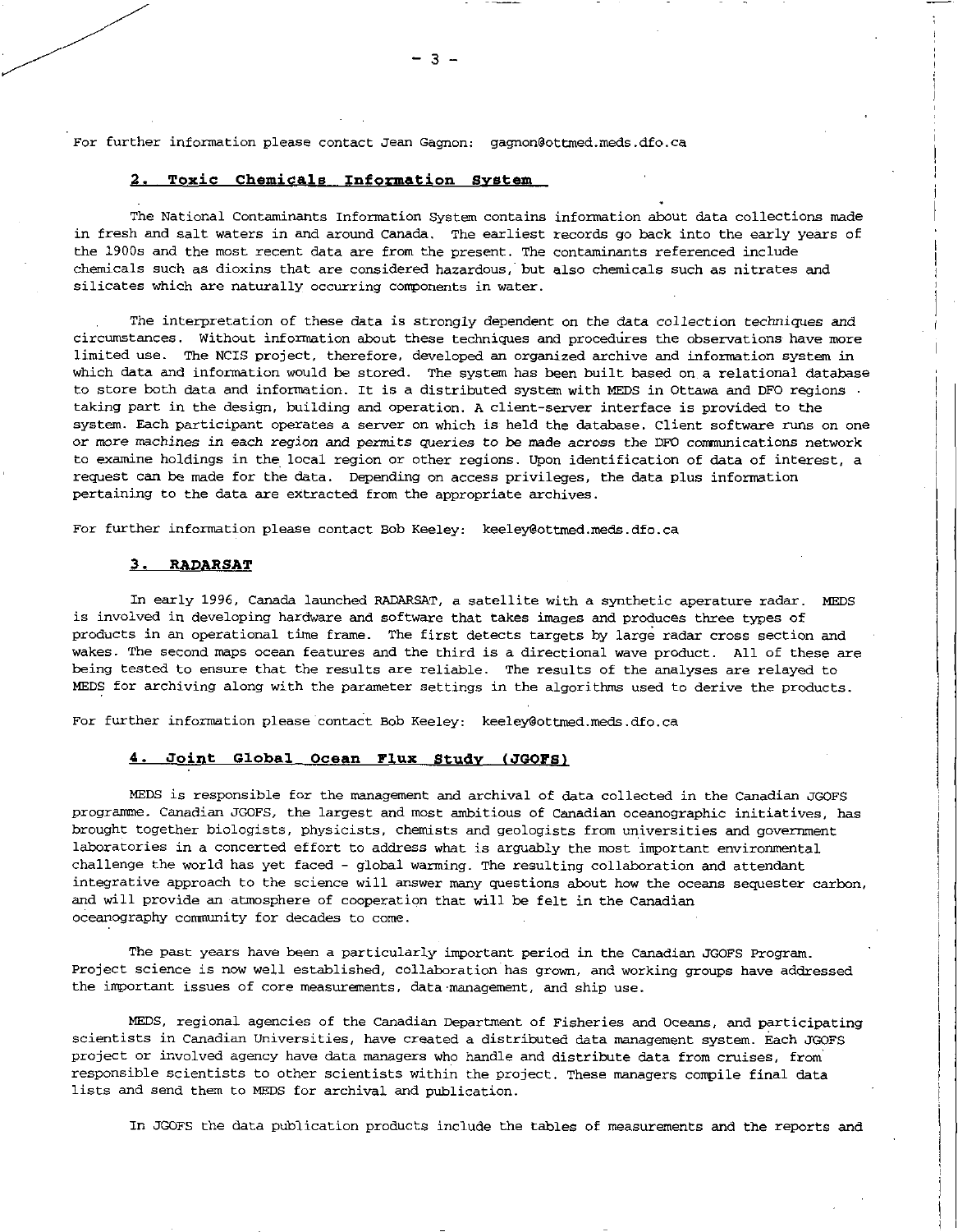documentation needed to understand each of the techniques used by the originator to produce these tables.

For further information please contact Graham Glenn: glenn@ottmed.meds.dfo.ca

### **5. Ocean Data Rescue Proiect**

Valuable data sets held by individual researchers in the private sector, universities and  $\cdot$ even in the government are at risk of being lost as a result of organizational and program cutbacks, retirement of principal investigators, and outdated storage media. These data sets constitute a national asset as they were collected with public funds and in many cases constitute the only source of historical climatological data. Hence, there is a real need for a project to identify, inventory and document these data sets and to merge them into the national archive after appropriate quality control and reformatting. The objectives of this particular project are to:

1. Identify, inventory and document datasets at risk.

2. Reformat, quality control and standardize the observations into databases where and when possible.

3. Archive them at MEDS and improve access to these datasets both nationally and internationally.

For further information please contact Jean Gagnon: gagnon@ottmed.meds.dfo.ca

## **Data Inventories:**

#### **Ocean Subsurface Data**

Vertical profiles are collected worldwide with water sampling bottles and electronic instruments. These subsurface measurements include temperature, salinity, oxygen and a wide variety of nutrients and chemicals. Derived parameters, such as sigma-t and geopotential anomaly can be computed upon request:

MEDS becomes aware of surveys of the physics and chemistry of the water column, directly, by delivery of these data to MEDS from responsible institutions and the IGOSS reporting system, and, indirectly, from Cruise Summary Reports and other reports of ocean cruise activity. Table 1 lists data collected in the NAFO area in 1996, but not yet received at MEDS. Table 2 lists data collected . in the NAFO area in 1996, received at MEDS but not yet archived. Table 3(a) gives a summary of the MEDS IGOSS archive for data received during 1996. Table 3(b) gives a summary of the data received from its originator for 1996, which has been processed and archived. Table 4a lists data processed and archived, in the past year, which was in the NAFO area, but for years prior to 1996. Table 4b lists those datasets that were received in the past year for years prior to 1996 but have not yet been processed.

Ocean subsurface data is processed at MEDS in much the same way for each of the data sets described in tables 3(a), and 3(b). Electronic files are converted from a wide range of formats, into a common Ocean's format. Quality control is carried out by a combination of specially designed software and trained personnel. The quality control has four main functions. The first is to check and ensure that each data message is properly formatted. The second is to identify duplication, and select the best version of a message, based on data type, source of the data, and general qualities in analysis and reporting of the observations. The third check identifies and if possible, corrects, the date/time and geographical positioning information of each message using computer tests and visual inspection of the track for each cruise. The final quality control procedure uses a series of algorithms to find and flag common instrument failures found in profiles of subsurface measurements. Each subsurface profile of temperature, salinity and other subsurface constituents, is also visually inspected using software to plot the data and allow, a technician to set quality flags to individual points on a profile.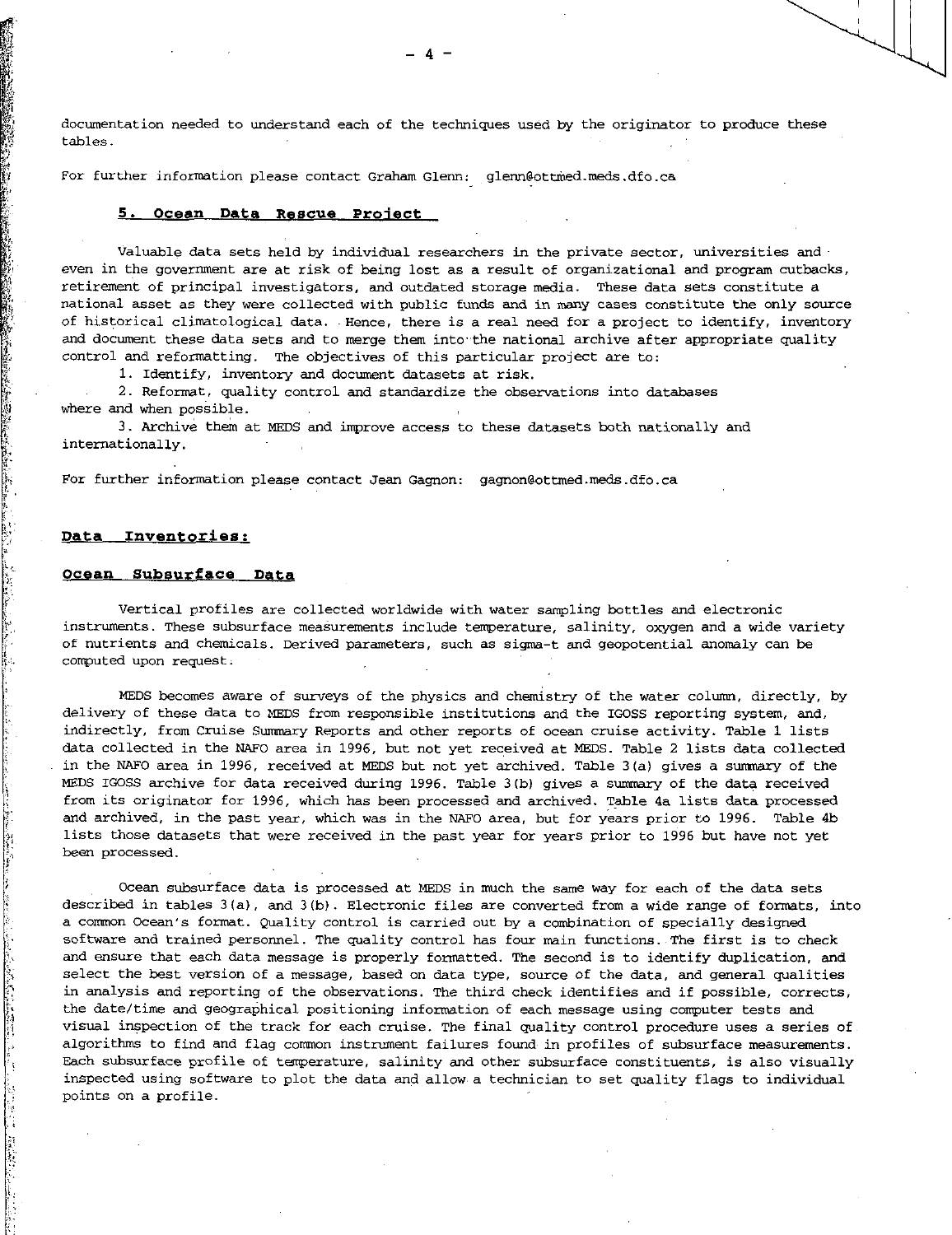The tables *show* summaries of data for the NAFO area. Much of the data MEDS has been aware of, for 1996, has been processed and made available to scientists conducting environmental assessments of the NAFO area. Table 3b includes data from net mounted CTDs.

#### **Table 1: Data collected in the NAFO area in 1996, not yet received at NEDS.**

### **Inventory of Oceanographic Stations in the Northwest Atlantic**

**Year: 1996** 

| Country:      | Denmark         |                   |              |          |      |            |
|---------------|-----------------|-------------------|--------------|----------|------|------------|
| <b>NAFO</b>   | <b>STANDARD</b> | <b>SECTION</b>    |              |          |      |            |
| Ship Name     | Sub-area        | Date Span         | Name         | Stations | Type | Parameters |
| Agdlea        | 1               | 280696            | Holstein     | 5        | STD  | T, S       |
|               |                 | 290696            | Sukkeit      | 5        | STD  | T, S       |
|               |                 | 300696            | Fvlla        | 5        | STD  | T, S       |
|               |                 | 020796            | Frederikshab | 5        | SID  | T, S       |
|               | 1               | 030796            | Cape Deso    | 5        | STD  | T, S       |
|               | 1               | 040796            | Cape Farwell | 5        | STD  | T, S       |
| <b>OTHER</b>  | <b>STATIONS</b> |                   |              |          |      |            |
| Ship Name     | JFM<br>Seasons  | <b>AMJ</b><br>JAS | <b>OND</b>   | Stations | Type | Parameters |
| Paamiul       |                 | X                 |              | 37       | STD  | T, S       |
| 1996<br>Year: |                 |                   |              |          |      |            |

# **Country: Germany**

**NAFO** STANDARD **SECTION** 

| Ship Name          | Sub-area | Date Span | Name        | Stations | Type | Parameters |
|--------------------|----------|-----------|-------------|----------|------|------------|
| Walther Herwig III | 1E.      | 101096    | Cape Desol. |          | CTD. | . T.S.O2   |
|                    | 1D       | 161096    | Fyllas Bank |          | CTD  | T.S.O2     |

#### **OTHER STATIONS**

| Ship Name          | Seasons JFM | AMJ | JAS | <b>OND</b> | Stations | Type      | Parameters |
|--------------------|-------------|-----|-----|------------|----------|-----------|------------|
| Walther Herwig III |             |     |     |            | 55       | CTD.      | T, S       |
|                    |             |     |     |            |          | & Rosette |            |

| Platform           | Origin-<br>Cr Id | DOD-Ref- Project<br>No. |      | Period                                               |
|--------------------|------------------|-------------------------|------|------------------------------------------------------|
| Gauss              | 276/3            | 19970031                | WOCE | $13.06.1996 - 02.07.1996$                            |
| Valdivia           | 161/1            | 19970008                |      | $18.07.1996 - 18.08.1996$                            |
| Walther Herwig III | 164<br>176       | 19960203<br>19960277    |      | $11.09.1995 - 26.10.1995$<br>20.09.1996 - 30.10.1996 |

## **Year: 1996**

#### **Country: Canada (B10)**

The Bedford Institute of Oceanography has holdings of CTD data collected by the Marine Fish Divison and the Gulf Fisheries Center during 1995 and 1996 They also have data sets collected in the vicinity of Greenland between 1989 and 1994. These datasets contain CTD data originating from Denmark and Bottle data from Germany.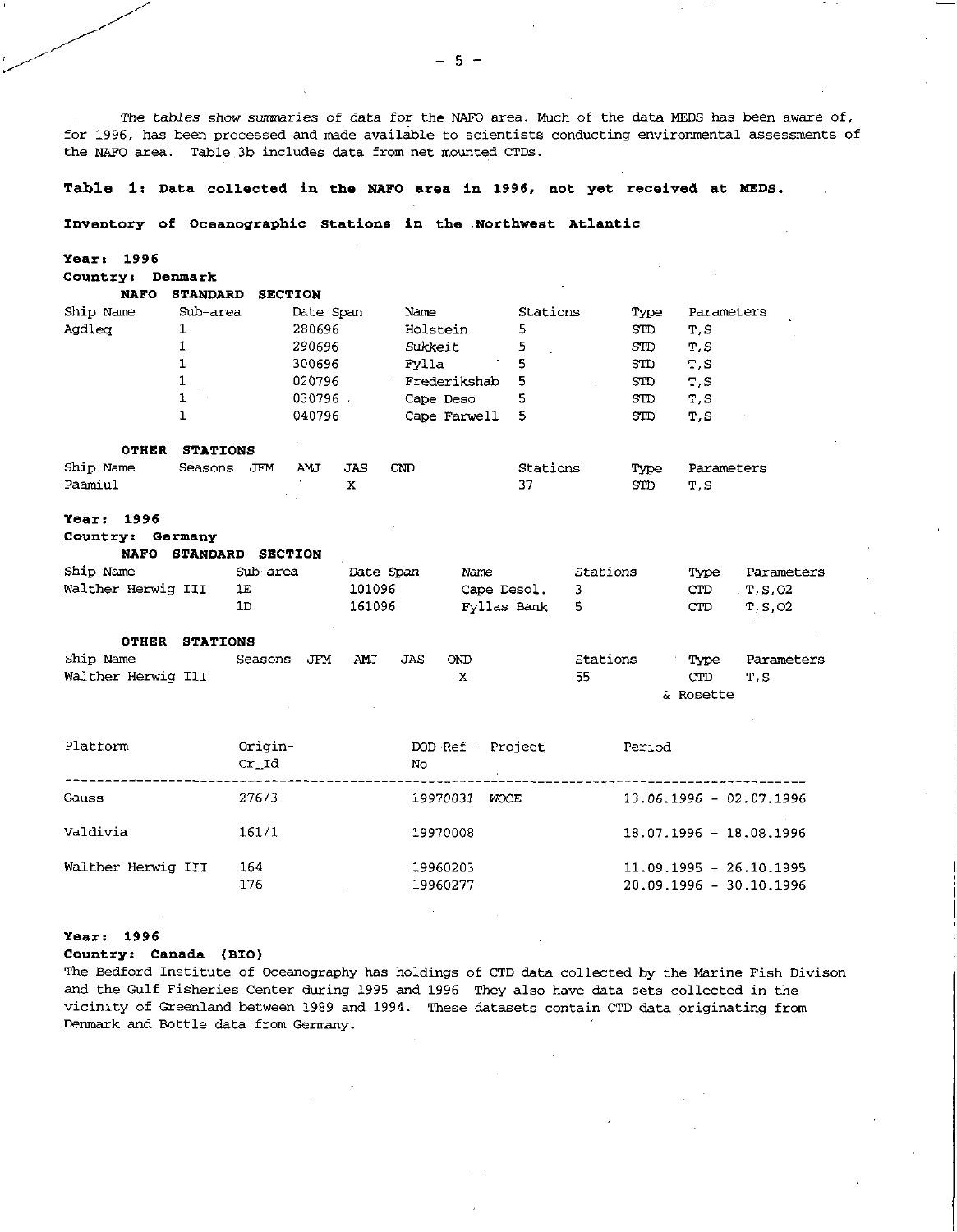**Table 2: Data collected in the NAFO area in 1996, received at MEDS but not yet archived.**   $\frac{1}{2}$  ,  $\frac{1}{2}$  ,  $\frac{1}{2}$  $\mathcal{L}^{\text{max}}$  $\ddot{\phantom{a}}$ 

 $\sim 10^{11}$  km  $^{-1}$ 

Country: CANADA (NAFC) Total Profiles/Stations = 3134

| Ship Name         | Cruise Period     | BT | Bottle | CTD                     | MEDS ID   |
|-------------------|-------------------|----|--------|-------------------------|-----------|
| Teleost           | $Jan-02 - Jan-12$ | 15 |        | 41                      | 18TL96001 |
| Teleost           | Jan-15 - Jan-26   | 5  |        | 44                      | 18TL96002 |
| Teleost           | $Jan-29 - Feb-04$ | 0  |        | 3                       | 18TL96003 |
| Alfred Needler    | $Jan-29 - Feb-06$ | 0  |        | 40                      | 18NE96001 |
| Wilfred Templeman | Jan-29 - Feb-06   | 0  |        | 40                      | 181C96001 |
| Alfred Needler    | $Feb-07 - Feb-15$ | 0  |        | 61                      | 18NE96002 |
| Teleost           | $Feb-06 - Feb-16$ | 6  |        | 13                      | 18TL96004 |
| Wilfred Templeman | $Feb-07 - Feb-15$ | 0  |        | 60                      | 181C96002 |
| Teleost           | $Mar-15 - Mar-24$ | 0  |        | 3                       | 18TL96005 |
| Alfred Needler    | $Mar-18 - Mar-28$ | 0  |        | 88                      | 18NE96003 |
| Marinus           | $Jan-08 - Feb-02$ | 9  |        | 0                       | 18MN96001 |
| Wilfred Templeman | $Mar-18 - Mar-28$ | 1  |        | 79                      | 181C96003 |
| Parizeau (96004)  | Apr-24 - May-02   | 0  |        | 60                      | 18PZ96001 |
| Shamook           | $Apr-15 - May-26$ | 0  |        | 19                      | 180K96001 |
| Shamook           | $Mar-29 - May-08$ | 0  |        | 12                      | 180K96002 |
| Shamook           | May-10 - May-16   | 0  |        | 17                      | 180K96003 |
| Wilfred Templeman | Apr-04 - Apr-19   | 2  |        | 75                      | 181C96004 |
| Teleost           | $Apr-23 - May-01$ | 0  |        | 4                       | 18TL96006 |
| Wilfrid Templeman | May-06 - May-17   | 1  |        | 85                      | 181C96005 |
| Wilfrid Templeman | $Mar-22 - May-03$ | 15 |        | 71                      | 181C96006 |
| Wilfrid Templeman | May-21 - May 31   | 3  |        | 85                      | 181C96007 |
| Teleost           | $May-13 - May-31$ | 0  |        | 23                      | 18TL96007 |
| Wilfred Templeman | Jun-03 - Jun-14   | 2  |        | 95                      | 181C96007 |
| Shamook           | $May-29 - Jun-17$ | 6  |        | 5                       | 180K96004 |
| Teleost           | Jun-03 - Jun-21   | 2  |        | 44                      | 18TL96008 |
| Parizeau          | Jul-17 - Jul-31   | 40 |        | 125                     | 18PZ96002 |
| Shamook           | Jun-20 - Jul-05   | 0  |        | 3                       | 180K96005 |
| Teleost           | $Jun-23 - Jul-05$ | 0  |        | 9                       | 18TL96009 |
| Teleost           | $Jul-22 - Jul-28$ | 0  |        | 12                      | 18TL96010 |
| Shamook           | Jul-09 - Aug-02   | 0  |        | 13                      | 180K96006 |
| Wilfred Templeman | Jul-02 - Jul-12   | 0  |        | $\mathbf{1}$            | 181C96009 |
| Atlantic Lindsay  | Jul-14 - Jul-25   | 55 |        | 0                       | 18A196001 |
| Shamook           | Aug-05 $-$ Aug-16 | 11 |        | 1                       | 180K96007 |
| Wilfrid Templeman | Jun-17 - Jun-28   | 4  |        | 102                     | 181C96010 |
| Teleost           | $Jul-30 - Aug-16$ | 2  |        | 133                     | 18TL96011 |
| Teleost           | Aug-19 - $Sep-06$ | 0  |        | 73                      | 18TL96012 |
| Wilfred Templeman | Aug-19 - Sep-06   | 0  |        | 78                      | 181096011 |
| Wilfred Templeman | $Sep-19 - Sep-20$ | 0  |        | 7                       | 181C96012 |
| Teleost           | $Sep-07 - Sep-14$ | 0  |        | 9                       | 18TL96013 |
| Grenfell          | $Sep-11 - Sep-15$ | 2  |        | 0                       | 18GN96001 |
| Wilfred Templeman | $Sep-23 - Oct-03$ | 2  |        | 48                      | 181C96013 |
| Shamook           | $Sep-24 - Oct-04$ | 1  |        | 16                      | 180K96008 |
| Teleost           | $Sep-16 - Sep-28$ | 3  |        | 69                      | 18TL96014 |
| Teleost           | $Sep-28 - Oct-11$ | 3  |        | 65                      | 18TL96015 |
| Wilfred Templeman | $Oct-07 - Oct-18$ | 1  |        | 61                      | 181C96014 |
| Teleost           | $Oct-14 - Oct-21$ | 0  |        | $\overline{\mathbf{2}}$ | 18TL96015 |
| Wilfred Templeman | Oct-24 - Nov-01   | 8  |        | 78                      | 181C96015 |
| Shamook           | $Oct-07 - Oct-31$ | 0  |        | 6                       | 180K96009 |
| Wilfred Templeman | $Nov-04 - Nov-18$ | 17 |        | 110                     | 181C96016 |
| CCG Bernier       | $Nov-13 - Nov-17$ | 0  |        | 6                       | 18BB96001 |
| Teleost           | $Oct-21 - Nov-09$ | 8  |        | 118                     | 18TL96016 |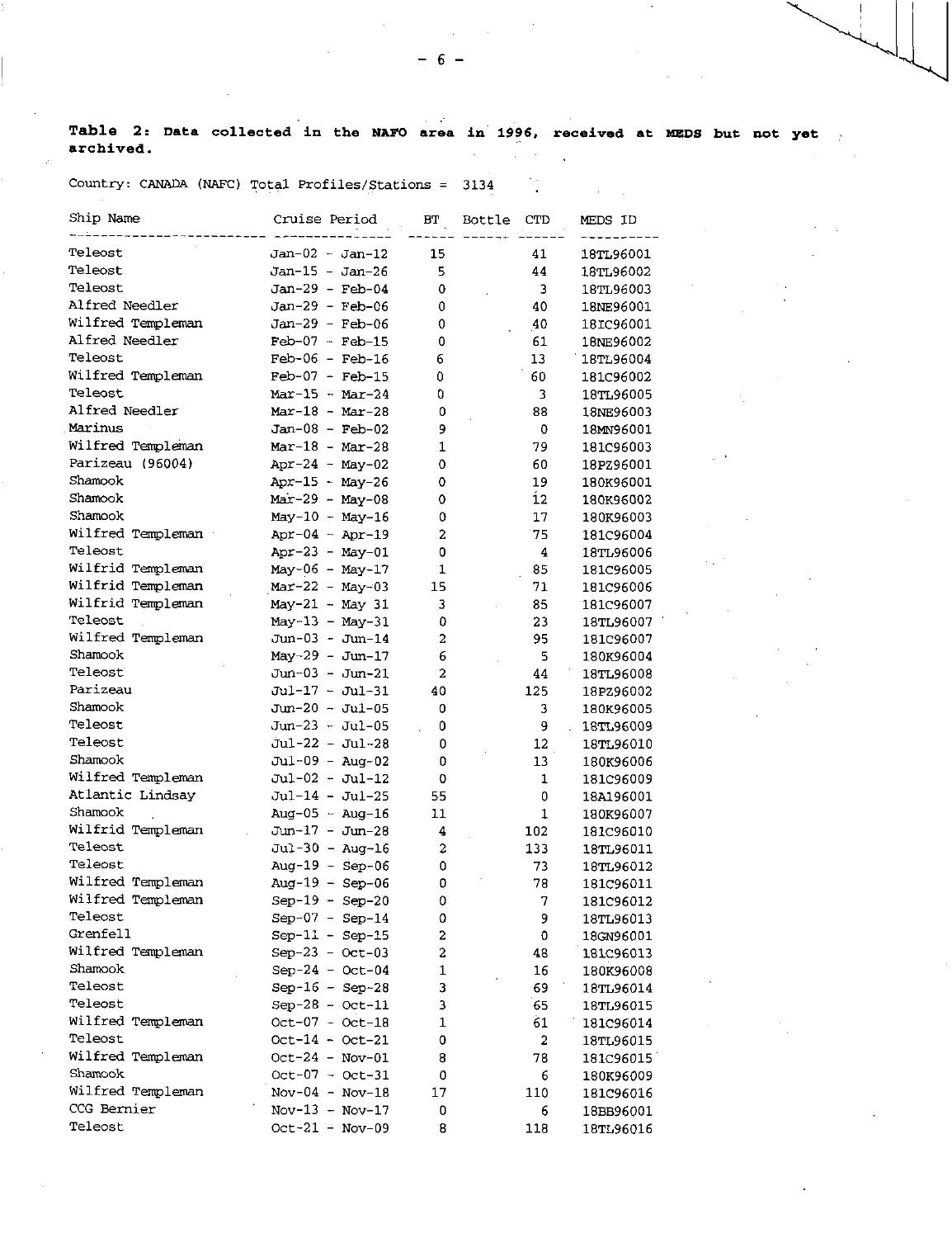| Teleost           | $Nov-09 - Nov-22$ | 8  | 102 | 18TL96017 |
|-------------------|-------------------|----|-----|-----------|
| Wilfred Templeman | Nov-27 - Dec-07   | 3  | 32  | 181C96017 |
| Teleost           | Nov-25 - Dec-06   | 5  | 53  | 18TL96018 |
| Wilfred Templeman | $Dec-10 - Dec-13$ |    | 20  | 181C96018 |
| Afred Needler     | Nov-22 - Dec-06   | 7  | 85  | 18NE96004 |
| Teleost           | $Dec-10 - Dec-18$ | 7  | 34  | 18TL96019 |
| Shamook           | $Nov-09 - Dec-01$ | 21 | 0   | 180K96010 |

| Ship Name            | Accession# | Agency        | BТ  | Bottle | <b>CTD</b> | MEDS ID   |
|----------------------|------------|---------------|-----|--------|------------|-----------|
|                      |            |               |     |        |            |           |
| Alfred Needler       | A9611601   | <b>STABS</b>  |     | x      |            | 18NE96001 |
| Alfred Needler       | A9611601   | <b>STABS</b>  |     |        | x          | 18NE96001 |
| HMCS Montreal        | A9615501   | <b>METOCE</b> | 2   |        |            | 18MP96001 |
| HMCS Toronto         | A9615501   | METOCE        | 112 |        |            | 18TR96001 |
| HMCS Charlottetown   | A9615501   | METOCE        | 60  |        |            | 18C896001 |
| HMCS Onondaga        | A9615501   | <b>METOCE</b> | 6   |        |            | 180D96001 |
| HMCS Nipigon         | A9615501   | <b>METOCE</b> | 4   |        |            | 18NN96002 |
| HMCS Nipigon         | A9615501   | METOCE        | 17  |        |            | 18NN96001 |
| HMCS Terra Nova      | A9615501   | METOCE        | 12  |        |            | 18TN96002 |
| HMCS Terra Nova      | A9615501   | METOCE        | 27  |        |            | 18TN96001 |
| HMCS Ville de Ouebec | A9615501   | METOCE        | 80  |        |            | 18VO96001 |
|                      |            |               |     |        |            |           |

 $\epsilon_{\rm eff}$ 

 $\max_{\mathbf{Z}}\max_{\mathbf{Z}}\mathcal{L}_{\mathbf{Z}}$ 

 $-7-$ 

 $\mathcal{P}^{\mathcal{C}}$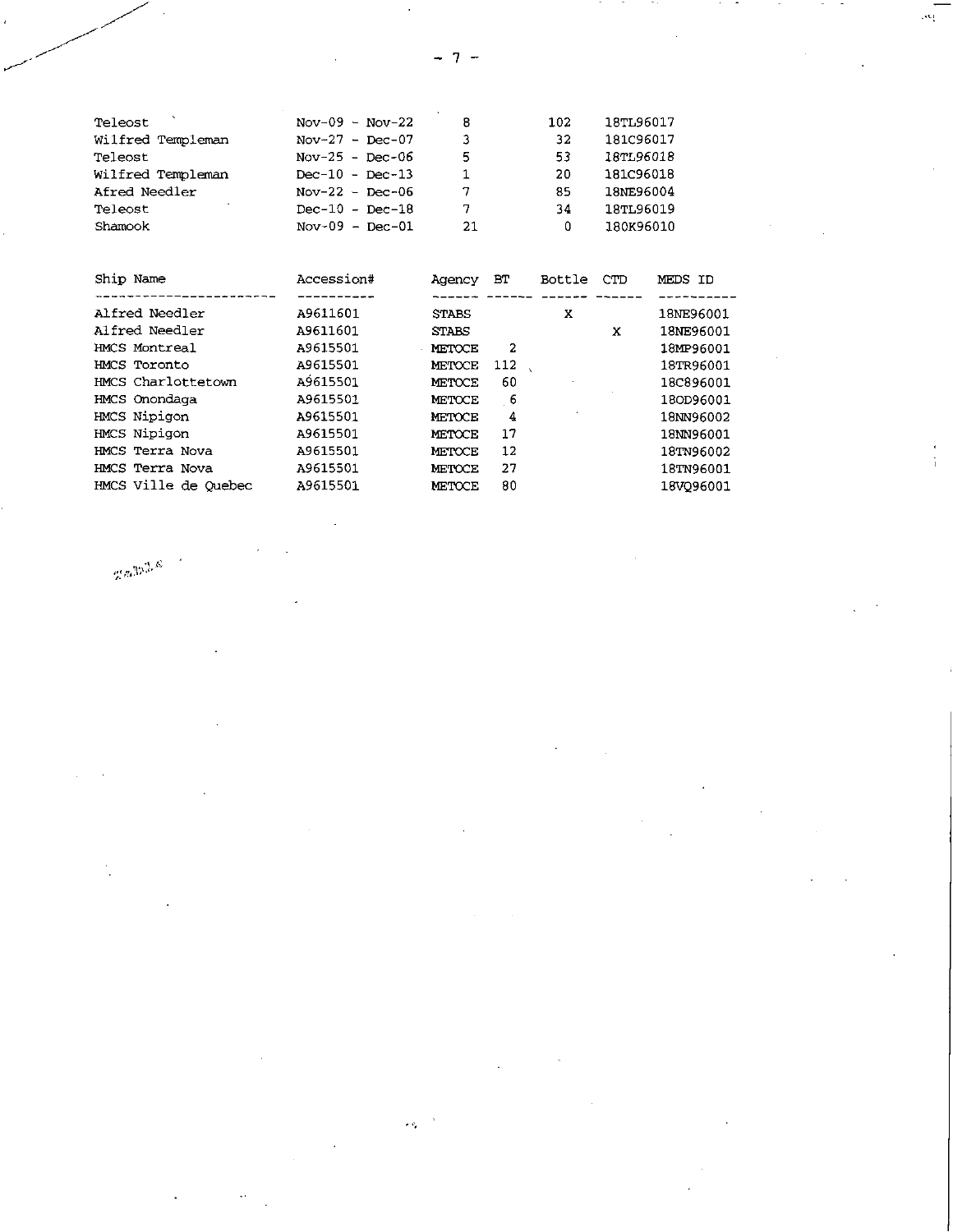Table 3a: IGOSS Stations Archived at MEDS for 1996



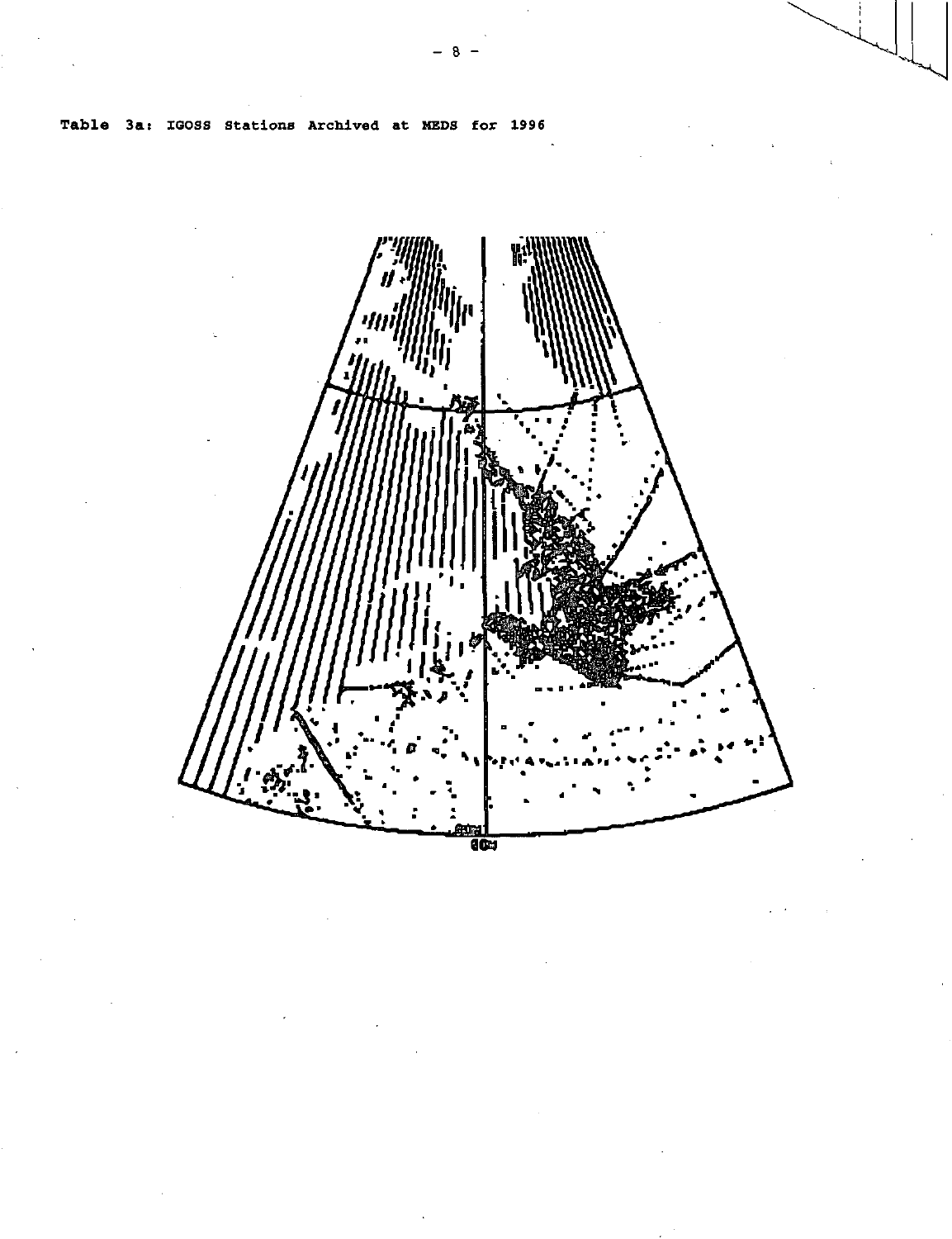|  |  |                         |  | Table 3(a): IGOSS data received during 1996, and archived. |
|--|--|-------------------------|--|------------------------------------------------------------|
|  |  | $Total = 4629$ stations |  |                                                            |

 $\overline{a}$ 

| <b>Total</b> =<br>Ship Name | 4629 stations<br>Country | Call Sign    |     | Cruise Period      |                   | <b>BATHY</b> | TESAC        | NAFO Subarea        |
|-----------------------------|--------------------------|--------------|-----|--------------------|-------------------|--------------|--------------|---------------------|
|                             |                          |              |     |                    |                   |              |              |                     |
|                             |                          | OHIP         | 93  |                    | Apr-04 - Apr-04   | 1            | 0            | 6A                  |
| <b>RECIFE</b>               | PANAMA                   | 3EGR6        | 93. |                    | $Jan-22 - Jan-22$ | 2            | 0.           | 6D, 6E              |
|                             |                          |              |     |                    | $Mar-26 - Mar-28$ | 10           | 0.           | 5ZE, 6A, 6D, 6E, 6F |
|                             |                          |              |     |                    | Aug-24 - Aug-27   | 5            | 0.           | 4W, 6G, 6H          |
|                             |                          |              |     |                    | $Oct-30 - Oct-30$ | 1            | 0.           | 6A                  |
|                             |                          |              |     |                    | $Nov-07 - Nov-08$ | 3            | 0            | 6C, 6D              |
| UNKNOWN                     | USA.                     | <b>3EHE6</b> | 93. |                    | $Jul-18 - Jul-19$ | 5            | 0            | 4VS, 6G, 6H         |
|                             |                          |              |     |                    | Oct-04 - Oct-07   | 8            | 0.           | 4VS, 4W, 4X, 6G, 6H |
|                             |                          |              |     |                    | Dec $04 - Dec 04$ | 1            | 0.           | 6C                  |
|                             |                          |              |     |                    | Dec $13$ - Dec 15 | 7            | 0            | 5ZE, 6E, 6F         |
| <b>SHAMOOK</b>              | <b>CANADA</b>            | CG2676       | 93  |                    | $Jan-20 - Jan-20$ | 0            | $\cdot 1$    | 3L                  |
|                             |                          |              |     |                    | $Jan-25 - Jan-27$ | $0$ .        | 3.           | 3L                  |
|                             |                          |              |     |                    | $May-12 - May-13$ | 3            | 0            | 3L                  |
|                             |                          |              |     |                    | $May-27 - Jun-08$ | 3            | 15.          | 3L                  |
|                             |                          |              |     |                    | Jun-23 - Jun-24   | 0            | 2            | ЗL                  |
|                             |                          |              |     |                    | Jul-12 - Jul-29   | 0            | 56           | 3L                  |
|                             |                          |              |     |                    | $Aug-05 - Aug-18$ | 14           | 0            | 3L                  |
|                             |                          |              |     |                    | Aug-24 - Aug-25   | 5            | 0            | 3L                  |
|                             |                          |              |     |                    | $Sep-09 - Sep-10$ | з            | 6            | 3L                  |
|                             |                          |              |     |                    | $Oct-29 - Nov-09$ | 0            | 37           | 3L                  |
| MARINUS                     | CANADA                   | CG2680       | 93. |                    | Nov-22 - Nov-25   | 2            | 0            | 3L                  |
|                             |                          |              |     |                    | Dec $04 - Dec 05$ | 3            | 0            | 3L                  |
| ALFRED NEEDLER              | CANADA                   | CG2683       | 93. |                    | $Mar-04 - Mar-13$ | 22           | 4            | 4VS, 4W             |
|                             |                          |              |     |                    | $Mar-24 - Mar-24$ |              | 1            | 0 4W                |
|                             |                          |              |     |                    | $Jun-01 - Jun-07$ | 0            | 6            | 3L                  |
|                             |                          |              |     |                    | $Jul-06 - Aug-01$ | 184          | 100          | 4VN, 4VS,           |
|                             |                          |              |     |                    |                   |              |              | 4W, 4X, 5Y          |
|                             |                          |              |     |                    | $Nov-14 - Nov-24$ | 0            | 65           | 5ZE                 |
| PARIZEAU                    | CANADA                   | CGBS         | 93. |                    | Apr-27 - $May-03$ | 0            | 57           | 3L, 3N              |
|                             |                          |              |     |                    | $Jun-03 - Jun-10$ | 0            | 87           | 3K, 3L              |
|                             |                          |              |     |                    | $Oct-11 - Oct-24$ | 0            | 108          | 4W, 4X, 5ZE         |
|                             |                          |              |     |                    | $Nov-11 - Nov-20$ | 0            | 70           | 3PS, 4R,            |
|                             |                          |              |     |                    |                   |              |              | 4S, 4T, 4VN, 4VS    |
| HUDSON                      | CANADA                   | CGDG         | 93  |                    | Jun-19 - Jun-23   | 0            | 27           | 1F, 2H, 2J          |
|                             |                          |              |     |                    | $Aug-09 - Aug-10$ | 0            | 2            | 2J                  |
|                             |                          |              |     |                    | Nov-16 - Dec 14   | 0            | 86           | $3L$ , $3M$ .       |
|                             |                          |              |     |                    |                   |              |              | 3N, 4VS, 6G, 6H     |
| E.E. PRINCE                 | CANADA                   | CGDK         | 93  | $Oct-03 - Oct-03$  |                   | 0            | $\mathbf{1}$ | 5У                  |
|                             |                          |              |     |                    | $Oct-24 - Nov-04$ | 0            | 117          | 4X, 5Y              |
| W. TEMPLEMAN                | CANADA                   | CGDV         | 93. |                    | $Jan-10 - Jan-27$ | ٥            | 46           | 2J, 3K, 3L          |
|                             |                          |              |     |                    | $Feb-05 - Feb-24$ | 3            | 160          | 3L, 3O, 3PS,        |
|                             |                          |              |     |                    |                   |              |              | 3PN 4VN             |
|                             |                          |              |     | $Mar-09 - Mar-18$  |                   | 49           | 0            | 5ZE                 |
|                             |                          |              |     | $Apr-01 - Apr-21$  |                   | 12           | 149          | 3L, 3O, 3PS,        |
|                             |                          |              |     |                    |                   |              |              | 3PN 4VN, 4VS        |
|                             |                          |              |     |                    | Apr-26 - May-06   | 2            | 93           | 3L, 3N, 3O          |
|                             |                          |              |     | Aug-24 - Dec $16$  |                   | 31           | 743          | 3K, 3L, 3N, 3O      |
|                             |                          | CHAC         |     | 93 Dec 04 - Dec 04 |                   | 1            | 0            | 4W                  |
| USN COMMAND TASK UNIT       | USA                      | CTU          | 93  | Aug-22 - Aug-22    |                   | 28           | 0            | 4W, 4X, 5ZE, 6E     |
| QUEST                       | CANADA                   | CZDO         | 93. | $Mar-08 - Mar-10$  |                   | з            | 0            | 4M                  |
|                             |                          |              |     | Apr-15 - Apr-17    |                   | 3            | 0            | 6E                  |
|                             |                          |              |     | May-05 - May-08    |                   | 10           | 0            | 4W, 4X, 6E          |
|                             |                          |              |     | $May-27 - May-27$  |                   | 1            | 0            | 4w                  |
|                             |                          |              |     | $Jun-04 - Jun-10$  |                   | 10           | 0            | 4M                  |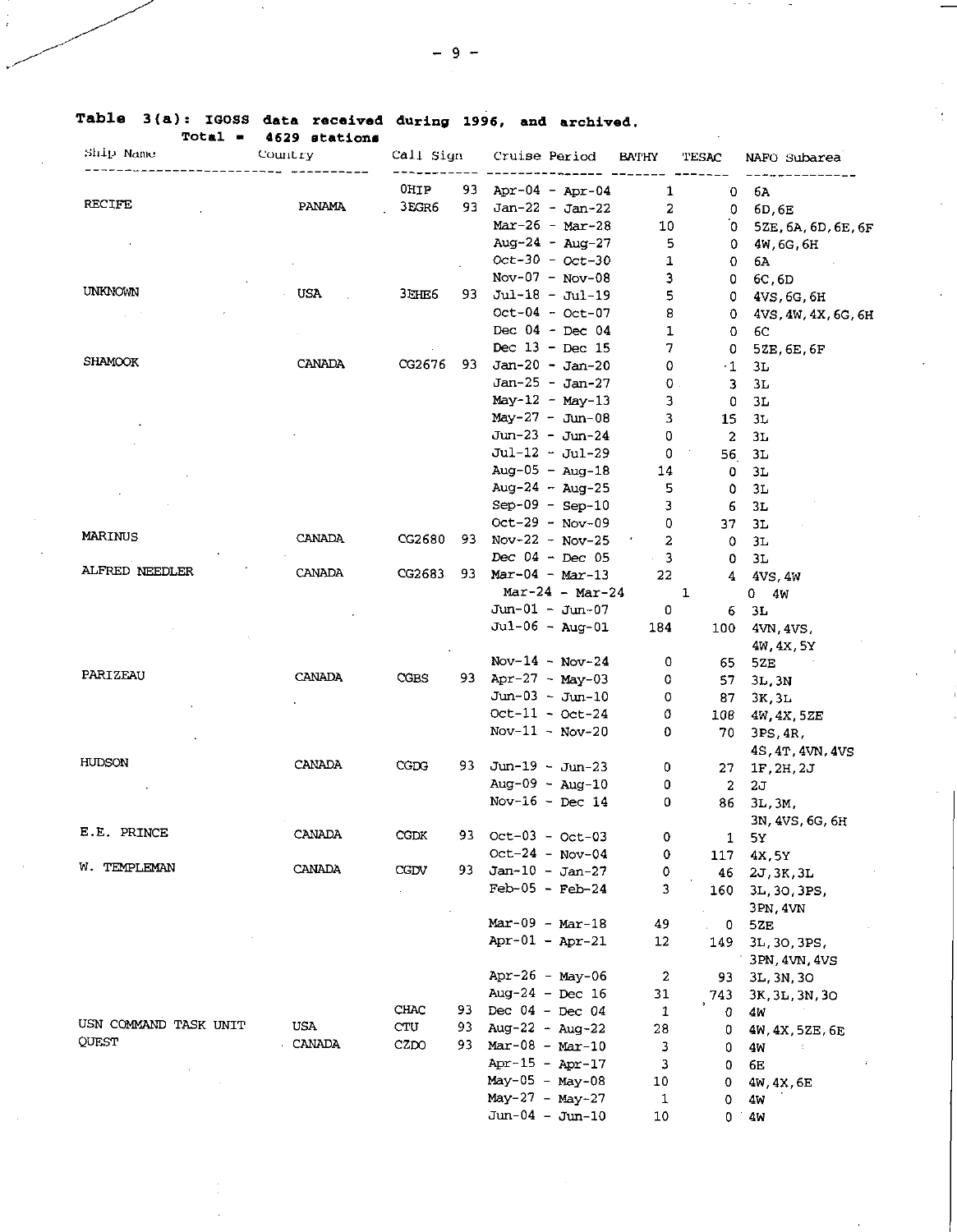|                       |            |                   |     | Aug-05 - Aug-06   | 4  | 0  | 4W                   |
|-----------------------|------------|-------------------|-----|-------------------|----|----|----------------------|
|                       |            |                   |     | Aug-13 - Aug-14   | 9. | Ò. | 4W                   |
|                       |            |                   |     | $Sep-12 - Sep-12$ | Ţ  | 0  | 6D                   |
|                       |            |                   |     | $Sep-25 - Sep-25$ | 1  | 0  | 6E                   |
|                       |            |                   |     | $Nov-10 - Nov-16$ | 8  | 0  | 30,4VS               |
|                       |            |                   |     | Dec $03 - Dec 11$ | 20 | 0  | 4W                   |
| SEDCO-BP471           | LIBERIA    | D5BC              | 93. | $Jun-04 - Jun-11$ | 31 | 0  | 6A, 6B, 6D,          |
|                       |            |                   |     |                   |    |    | 6E, 6F, 6G, 6H       |
|                       |            |                   |     | $Jul-21 - Jul-24$ | 12 | 0  |                      |
|                       |            |                   |     |                   |    |    | $3L$ , $4W$ , $4X$ , |
|                       |            |                   |     |                   |    |    | 5ZE, 5ZW, 6A         |
|                       |            |                   |     | $Jul-30 - Aug-01$ | 3  | 0  | 1F.3K                |
|                       |            |                   |     | Nov-18 - Nov-22   | 14 | 0  | 1F, 2J, 3K, 3L       |
| KOELN ATLANTIC        |            |                   |     | $Nov-29 - Nov-30$ | 6  | 0  | 3N, 6H               |
|                       | FRG        | DAKE              | 93. | $Jan-02 - Jan-03$ | 11 | 0  | 3M, 3N               |
|                       |            |                   |     | $Feb-04 - Feb-07$ | 29 | 0. | 3M, 3N, 3O,          |
|                       |            |                   |     |                   |    |    | 4VS, 4W, 4X, 5ZE     |
|                       |            |                   |     | $Mar-11 - Mar-14$ | 31 | 0  | 3M, 3N, 3O,          |
|                       |            |                   |     |                   |    |    | 4VS, 4W, 4X, 5ZE     |
|                       |            |                   |     | Apr-22 - Apr-24   | 29 | 0. | 3M, 3N, 3O,          |
|                       |            |                   |     |                   |    |    | $4VS$ , $4W$ , $4X$  |
|                       |            |                   |     | May-08 - May-10   | 28 | 0. | 3M, 3N, 3O,          |
|                       |            |                   |     |                   |    |    | 4VS, 4W, 4X, 5ZE     |
|                       |            |                   |     | Jul-23 - Jul-25   | 16 | 0. | 3L, 3M, 4VS, 4W      |
|                       |            |                   |     | $Aug-07 - Aug-09$ | 17 | 0. | 3M, 3N, 3O,          |
|                       |            |                   |     |                   |    |    | 4VS, 4W, 4X, 5ZE     |
|                       |            |                   |     | $Oct-14 - Oct-17$ | 13 | 0  | 3L, 3M, 4VS,         |
|                       |            |                   |     |                   |    |    | 4W, 4X, 5ZE          |
|                       |            |                   |     | $Oct-29 - Oct-30$ | 5  | 0  | 3M                   |
| <b>GAUSS</b>          | FRG        | <b>DBEX</b>       | 93. | Jun-25 - Jun-26   | 24 | 14 | 3M.3N                |
|                       |            |                   |     | Jul-08 - Jul-11   | 0  |    |                      |
| DAGMAR AERNN          | FRG        | DIXX              | 93. | Jun-10 - Jun-11   |    | 19 | 3M, 3N               |
| YANKEE CLIPPER        | FRG        | DLEZ              | 93. | $Jan-15 - Jan-16$ | 3  | 0  | $1\mathrm{F}$        |
|                       |            |                   |     |                   | 11 | 0  | 4X, 5Y, 5ZW          |
|                       |            |                   |     | $Feb-12 - Feb-12$ | 1  | 0  | 5ZW                  |
|                       |            |                   |     | $Feb-20 - Feb-20$ | 12 | 0  | 4X, 5Y, 5ZW          |
|                       |            |                   |     | $Mar-13 - Mar-13$ | 10 | 0  | 4X, 5Y, 5ZW          |
|                       |            |                   |     | Apr-22 - Apr-23   | 10 | 0  | 4X.5Y.5ZW            |
|                       |            |                   |     | $May-14 - May-15$ | 9  | 0  | 4X.5Y,5ZW            |
|                       |            |                   |     | $Jun-11 - Jun-12$ | 7  | 0  | 4X, 5Y, 5ZW          |
|                       |            |                   |     | $Aug-06 - Aug-07$ | 5  | 0  | 4X, 5Y, 5ZW          |
|                       |            |                   |     | $Sep-11 - Sep-11$ | 2  | 0  | 4X.5Y                |
|                       |            |                   |     | Sep-24 - Sep-25   | 4  | ٥  | 4x.5ZW               |
| COLUMBUS OHIO<br>ANGO | LIBERIA    | ELHL <sub>6</sub> | 93. | $May-25 - May-25$ | 2  | ٥  | 6C, 6D               |
|                       | FRANCE     | <b>FNOM</b>       | 93  | $Jan-13 - Jan-14$ | 3  | O  | 6G, 6H               |
| DELAWARE #2           | USA        | KNBD              | 93. | Jul-08 - Jul-14   | 4  | 0  | 52E                  |
|                       |            |                   |     | Aug-12 - Aug-17   | 3  | 0  | 52E                  |
|                       |            |                   |     | $Nov-01 - Nov-01$ | 1  | 0  | 52W                  |
| SEA WOLF              | USA.       | KNFG              | 93. | $Feb-07 - Feb-07$ | 2  | 0  | 6В                   |
|                       |            |                   |     | $Mar-22 - Mar-22$ | 1  | 0  | 6C                   |
|                       |            |                   |     | $May-04 - May-04$ | 1  | 0  | 6C                   |
|                       |            |                   |     | Jun-16 - Jun-17   | 3  | 0  | 6B, 6C               |
|                       |            |                   |     | Jul-28 - Jul-28   | 1  | 0  | 6C                   |
|                       |            |                   |     | $Sep-09 - Sep-10$ | 5  | 0  | 6B.6C.6D             |
|                       |            |                   |     | $Oct-20 - Oct-20$ | 3  | 0  | 6B, 6C               |
| TEXAS CLIPPER         | <b>USA</b> | <b>KVWA</b>       | 93. | Jul-20 - Jul-21   | 2  | 0  | 3K, 3L               |
| ICEPAT GROTON CT      | <b>USA</b> | <b>NIDK</b>       | 93. | $Jan-04 - Jan-04$ | 1  | 0  | ЗМ                   |
|                       |            |                   |     | $Feb-26 - Feb-26$ | 2  | o  | 3M                   |
|                       |            |                   |     | $Mar-21 - Mar-25$ | 7  | 0  | 3N                   |
|                       |            |                   |     | Apr-01 - Apr-02   | 3  | 0  |                      |
|                       |            |                   |     | $May-04 - May-04$ | 1  | 0  | 3M, 3N               |
|                       |            |                   |     |                   |    |    | 3N                   |

 $\bar{\lambda}$ 

 $- 10 -$ 

 $\bar{\gamma}$ 

 $\bar{\beta}$ 

 $\hat{\boldsymbol{\beta}}$ 

 $\hat{\boldsymbol{\beta}}$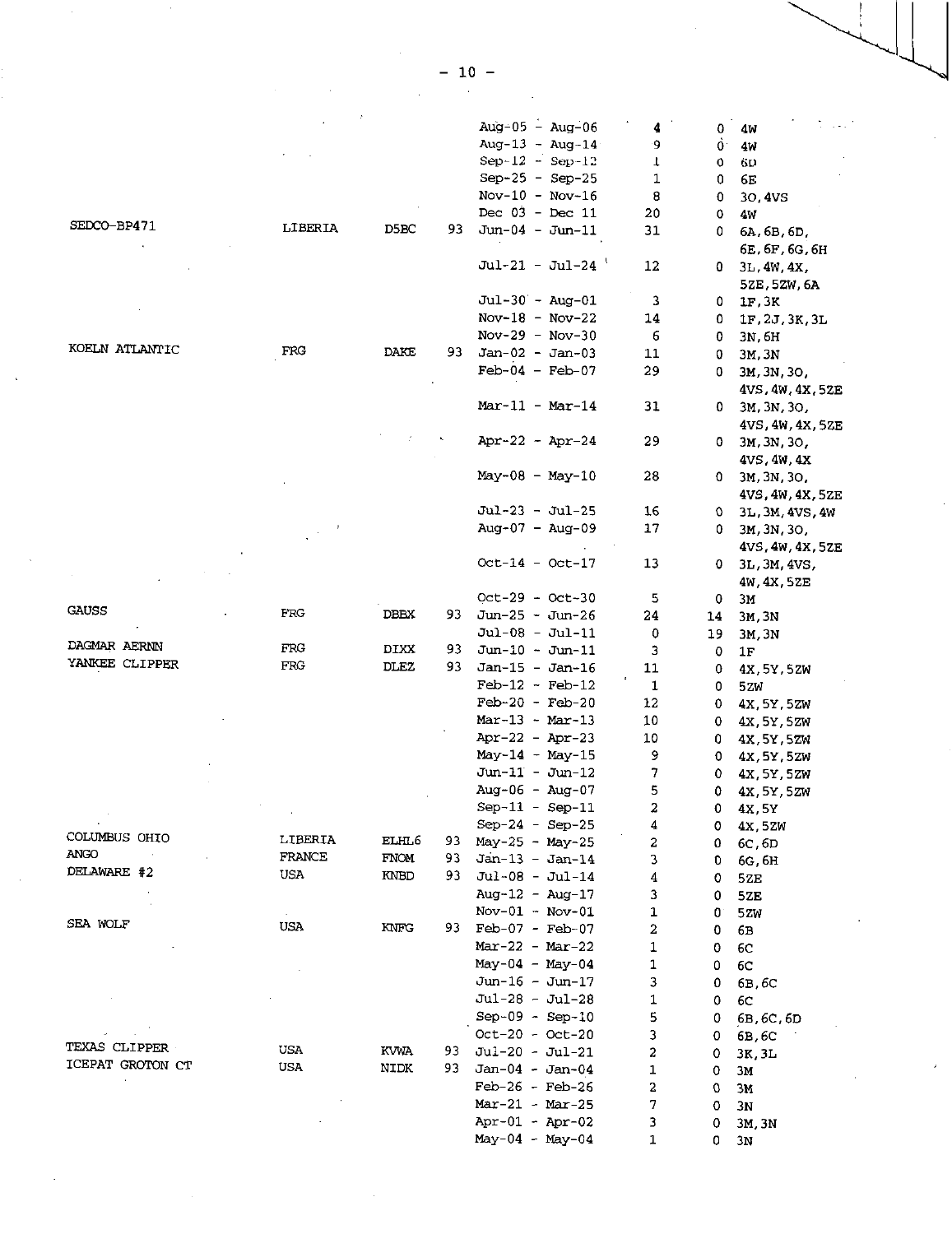|                  |                  |                   |     | May-18 - May-19      | 2            | 0   | 3L                 |
|------------------|------------------|-------------------|-----|----------------------|--------------|-----|--------------------|
|                  |                  |                   |     | $Jun-01 - Jun-03$    | 4            | 0   | 3L, 3M, 3N         |
|                  |                  |                   |     | $J$ un-11 - Jun-11   | 1            |     |                    |
| <b>DOYLE</b>     | <b>USA</b>       | NJHD              |     |                      |              | 0   | ЗK                 |
| UNKNOWN          |                  |                   | 93. | $Sep-12 - Sep-12$    | 1            | 0   | 6C                 |
|                  | USA              | <b>NNJB</b>       | 93. | $Jan-07 - Jan-12$    | 8            | 0   | 6B.6C              |
|                  |                  |                   |     | $Feb-04 - Feb-05$    | 2            | 0   | 6C                 |
|                  |                  |                   |     | $Oct-13 - Oct-13$    | 2            | 0   | 6C                 |
|                  |                  |                   |     | Dec $08 - Dec 12$    | 3            | 0   | 6B, 6C             |
| USCG POLAR SEA   | USA              | NRUO              | 93  | $Jul-08 - Jul-13$    | 7            | 0   | 1F.2H, 2J, 5ZE, 6A |
|                  |                  |                   |     | $Sep-02 - Sep-02$    | 1            | 0   | 6н                 |
| OLEANDER         | NETHERLAND       | PJJU              | 93. | $Jan-08 - Jan-08$    | $\mathbf{1}$ | 0   | 6Λ                 |
|                  |                  |                   |     | $Feb-05 - Feb-06$    | 2            | 0   | 6A                 |
|                  |                  |                   |     | $Mar-06 - Mar-11$    | 19           | 0   | 6A.6D              |
|                  |                  |                   |     | Apr-03 - Apr-08      | 27           | 0   | 6A, 6B, 6C, 6D     |
|                  |                  |                   |     | $May-07 - May-12$    | 16           |     |                    |
|                  |                  |                   |     |                      |              | 0   | 6A, 6B, 6D         |
|                  |                  |                   |     | $Jun-12 - Jun-16$    | 14           | ٥   | 6A, 6D             |
|                  |                  |                   |     | $Jul-03 - Jul-07$    | 9            | 0   | 6A.6D              |
|                  |                  |                   |     | Aug-04 - Aug-07      | 5            | 0   | 6A 6B              |
|                  |                  |                   |     | $Sep-24 - Sep-29$    | 16           | 0   | 6A, 6B             |
|                  |                  |                   |     | $Oct-16 - Oct-16$    | 23           | 0   | 6A, 6B, 6D         |
|                  |                  |                   |     | $Nov-05 - Nov-10$    | 21           | 0   | 5ZW, 6A, 6B, 6D    |
|                  |                  |                   |     | Dec $04 - Dec 05$    | 21           | 0   | 6A, 6B, 6D         |
| UNKNOWN          | UNKNOWN          | SHIP              | 93  | Jan-05 - Jan-05      | 1            | 0   | 3L                 |
|                  |                  |                   |     | $Jan-14 - Jan-14$    | 1            | 0   | 3L                 |
|                  |                  |                   |     | Jan-22 - Jan-25      | 2            | 0   | 3L.6D              |
|                  |                  |                   |     | $Mar-20 - Mar-24$    | 2            | 0   | 4VS, 6B            |
|                  |                  |                   |     | Apr-02 - Apr-05      | 3            |     |                    |
|                  |                  |                   |     | Apr-26 - Apr-26      |              | 0   | 6E, 6H             |
|                  |                  |                   |     |                      | 1            | 0   | 6F                 |
|                  |                  |                   |     | May-03 - May-06      | 2            | 0   | 6C, 6E             |
|                  |                  |                   |     | Jun-09 - Jun-12      | 1            | 1   | 3L, 5Y             |
|                  |                  |                   |     | Jul-19 - Jul-20      | 3            | 0   | ЗΚ                 |
|                  |                  |                   |     | Aug-10 - Aug-17      | 21           | 0.  | 3K, 4W, 4X         |
|                  |                  |                   |     | Aug-22 - Aug-22      | 3            | 0   | 4w, 4X, 6E         |
|                  |                  |                   |     | $Sep-02 - Sep-08$    | 4            | 0   | 3K, 3N, 4W, 6D     |
|                  |                  |                   |     | $Sep-24 - Sep-25$    | 4            | 0   | 4X.5Y              |
|                  |                  |                   |     | $Oct-16 - Oct-27$    | 5            | 0   | 3M, 3N, 6B, 6C, 6E |
|                  |                  |                   |     | $Nov-08 - Nov-08$    | 1            | 0   | 6D                 |
|                  |                  |                   |     | $Nov-23 - Nov-23$    | 1            | o   | 6H                 |
|                  |                  |                   |     | Dec $04 - Dec 04$    | 1            | 0   | 6B                 |
|                  |                  |                   |     | Dec 22 - Dec 22      | 1            | 0   |                    |
|                  |                  |                   |     | Dec $30 - Dec 30$    |              |     | 4VS                |
| IJMA             | USSR             |                   |     |                      | 1            | 0   | 3к                 |
|                  |                  | UFJN              |     | 93 Apr-28 - May-29   | 0            | 88. | 3L, 3N, 3O         |
|                  |                  |                   |     | $Jun-04 - Jul-07$    | 0            | 74. | 3L, 3M, 3N, 3O     |
| PROF MULTANOVSKY | USSR.            | UJFO              | 93. | $Jan-01 - Jan-10$    | 49           | 0   | 3L, 3M, 3N         |
|                  |                  |                   |     | Jan-25 - Jan-25      | 1            | 0   | 30                 |
|                  |                  |                   |     | $Nov-04 - Nov-04$    | 18           | 0   | 3L, 3M             |
| SKOGAFOSS        | ANTIGUA AN       | V <sub>2</sub> ot | 93. | $Jun-14 - Jun-16$    | 11           | 0   | 1F, 2J, 3K, 3L     |
|                  |                  |                   |     | $Nov-05 - Nov-07$    | 6            | 0.  | 4X, 5Y, 5ZW        |
|                  |                  |                   |     | Dec $01 - Dec 01$    | 1            | 0   | 4Х                 |
|                  |                  |                   |     | Dec 06 - Dec 06      | 8            | 0   | 4X, 5Y, 5ZW        |
|                  |                  |                   |     | Dec $30 - Dec 30$    | 3            | 0   | 3к                 |
| GADUS ATLANTICA  | CANADA           | VC9450            |     | 93 $Feb-05 - Mar-02$ | 36           | 31  | 2J, 3K, 3L         |
|                  |                  |                   |     | $May-21 - May-29$    | 0            | 9.  |                    |
|                  |                  |                   |     | Jun-10 - Jun-29      |              |     | 3L, 3PS            |
|                  |                  |                   |     |                      | 65           | 0   | 3K, 3L, 3M         |
|                  |                  |                   |     | $Jul-23 - Oct-18$    | 133          | 188 | 2J, 3K, 3L,        |
|                  |                  |                   |     |                      |              |     | 3N, 3O, 3PS, 4R    |
|                  |                  |                   |     | $Oct-30 - Nov-09$    | 4            | 77  | 2J, 3K             |
|                  |                  |                   |     | Nov-25 - Dec 06      | 5            | 87  | 3K, 3L             |
| UNKNOWN          | <b>AUSTRALIA</b> | <b>VJPK</b>       | 93. | Jun-09 - Jun-28      | 43           | 0.  | 3K, 3L             |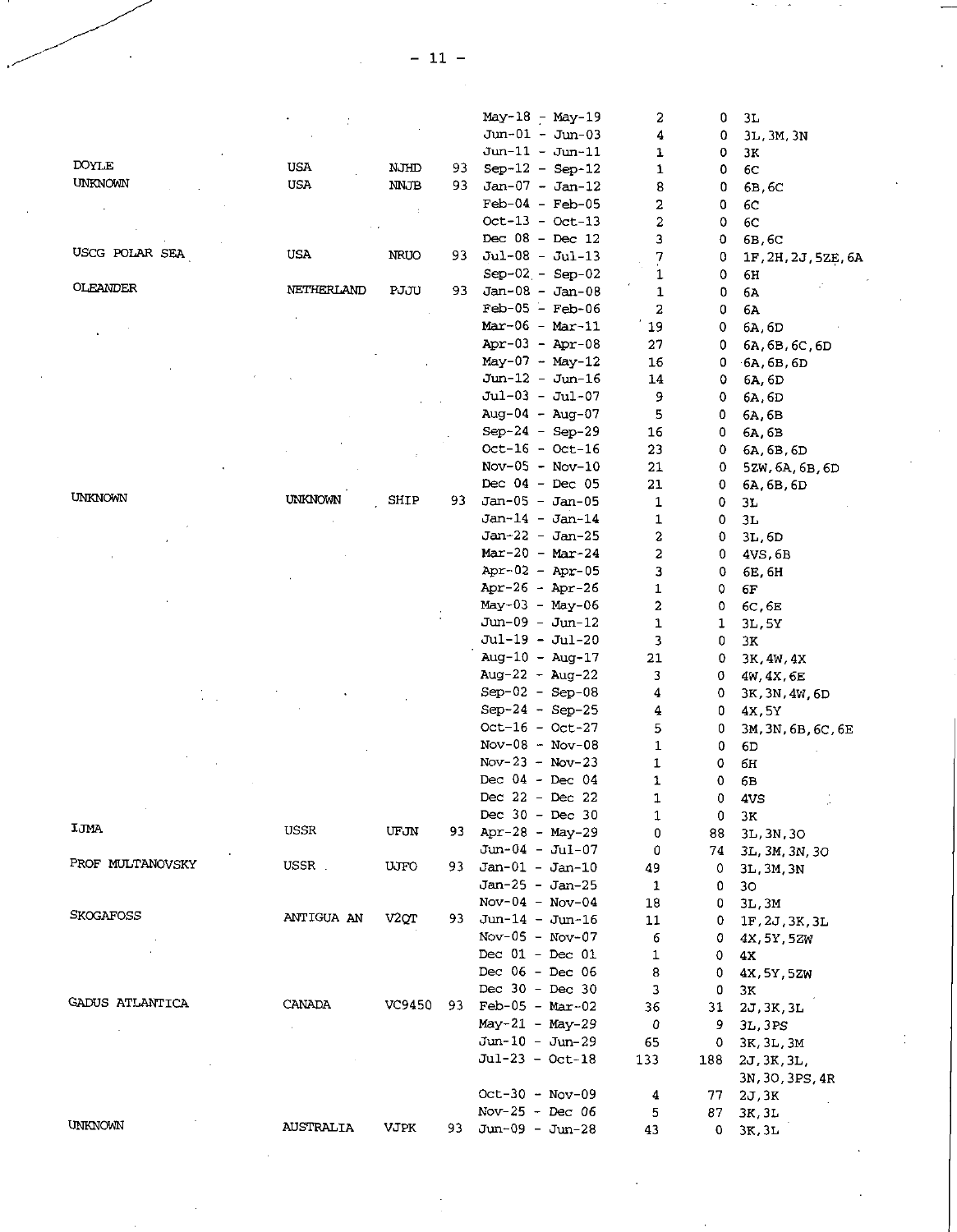| <b>BIBI</b>          | UK         | VSBI3       | 93. | $Feb-13$ - $Feb-16$ | 7              | 0.  | 3M, 3N, 4VS,        |
|----------------------|------------|-------------|-----|---------------------|----------------|-----|---------------------|
|                      |            |             |     |                     |                |     | 6C, 6D, 6E          |
|                      |            |             |     | Apr-07 - Apr-09     | 6              | 0   | 6E, 6F, 6G, 6H      |
|                      |            |             |     | $May-03 - May-03$   | 1              | ٥   | 6Н                  |
|                      |            |             |     | $May-23 - May-26$   | 7.             | 0   | 3M, 3N, 4VS, 6C, 6E |
|                      |            |             |     | $Jul-08 - Jul-08$   | 1              | 0   | 6Е                  |
|                      |            |             |     | $Oct-05 - Oct-08$   | 11             | 0   | 3M, 3N, 6E, 6F, 6G  |
|                      |            |             |     | $Nov-21 - Nov-22$   | 7              | 0   | 6F, 6G, 6H          |
| AIRCRAFT             | <b>USA</b> | VXN-8       | 93  | $Sep-06 - Sep-06$   | 21             | 0   | 4VS, 4W, 6E         |
| FOGO ISLE            | CANADA     | VXZM        | 93  | $Oct-20 - Oct-25$   | 0              | 36  | 4S, 4VN             |
| PETREL V             | CANADA     | <b>VYPK</b> | 93  | Apr-29 - May-06     | 0              | 166 | 4w                  |
| SEA-LAND ACHIEVER    | USA        | WPKD        | 93  | $Jan-01 - Jan-01$   | 3              | 0   | 4w.4X               |
|                      |            |             |     | $Jan-11 - Jan-13$   | 9              | 0   | 6D 6E 6F, 6G, 6H    |
|                      |            |             |     | $Feb-02 - Feb-05$   | 5              | 0   | 3M, 3N, 4X          |
|                      |            |             |     | $Feb-14 - Feb-17$   | 10             | 0   | 3M, 4VS, 6C,        |
|                      |            |             |     |                     |                |     | 6D, 6E, 6F, 6G      |
|                      |            |             |     | $Mar-10 - Mar-11$   | 2              | 0   | 3M 4VS              |
|                      |            |             |     | Mar-22 - Mar-25     | 7              | 0.  | 3M, 3N, 6D, 6F      |
|                      |            |             |     | $Apr-14 - Apr-16$   | $\overline{c}$ | 0.  | 3N, 4X              |
|                      |            |             |     | Apr-25 - Apr-28     | 9              | 0.  | 3M, 3N, 6D, 6E, 6F  |
|                      |            |             |     | $May-19 - May-21$   | 9              | 0.  | 3M.3N.4VS.4W        |
|                      |            |             |     | $May-29 - Jun-01$   | 7              | 0.  | 6D.6E.6F.6G.6H      |
|                      |            |             |     | $Jun-23 - Jun-25$   | 4              | 0.  | 3M, 4VS, 4W, 4X     |
|                      |            |             |     | Jul-04 - Jul-06     | 12             | 0.  | 3N, 4VS, 6C,        |
|                      |            |             |     |                     |                |     | 6D.6E.6F            |
|                      |            |             |     | Jul-27 - Jul-29     | 8              |     | 0 3M, 3O, 4VS, 4W   |
|                      |            |             |     | $Aug-07 - Aug-10$   | 17             | 0.  | 3M, 3N, 4VS,        |
|                      |            |             |     |                     |                |     | 4W.6C.6D.6E         |
|                      |            |             |     | $Sep-07 - Sep-10$   | 9              | 0.  | 3M, 3N, 3O, 4VS, 4X |
|                      |            |             |     | $Sep-18 - Sep-22$   | 14             | 0.  | 3M. 3N, 4VS.        |
|                      |            |             |     |                     |                |     | $6C$ , $6D$ , $6F$  |
|                      |            |             |     | $Oct-13 - Oct-16$   | 7              | 0.  | 3M, 3N, 3O,         |
|                      |            |             |     |                     |                |     | 4VS, 4W, 6D         |
|                      |            |             |     | $Oct-24 - Oct-27$   | 18             | 0.  | 3M.3N.4VS.          |
|                      |            |             |     |                     |                |     | 6C, 6D, 6E, 6F      |
|                      |            |             |     | $Nov-16 - Nov-19$   | 5              | 0   | 4VS, 4W, 5ZE, 6H    |
|                      |            |             |     | Dec $01 - Dec 01$   | 1              | 0   | ЗM                  |
|                      |            |             |     | Dec $21 - Dec 23$   | 8              | 0   | 3M.3N, 4VS.4W       |
| PACMISRANFAC HAWAREA | USA        | <b>WRBA</b> | 93  | $Auq-10 - Auq-10$   | 14             | 0   | 4W 4X               |
| TABASCO              | MEXICO     | <b>XCSH</b> | 93  | Apr-25 - Apr-28     | 9              | ٥   | 3M, 3N, 4VS,        |
|                      |            |             |     |                     |                |     |                     |

 $\lambda$ 

 $\mathcal{L}$ 

6E,6F,6G

 $\bar{\beta}$ 

 $- 12 -$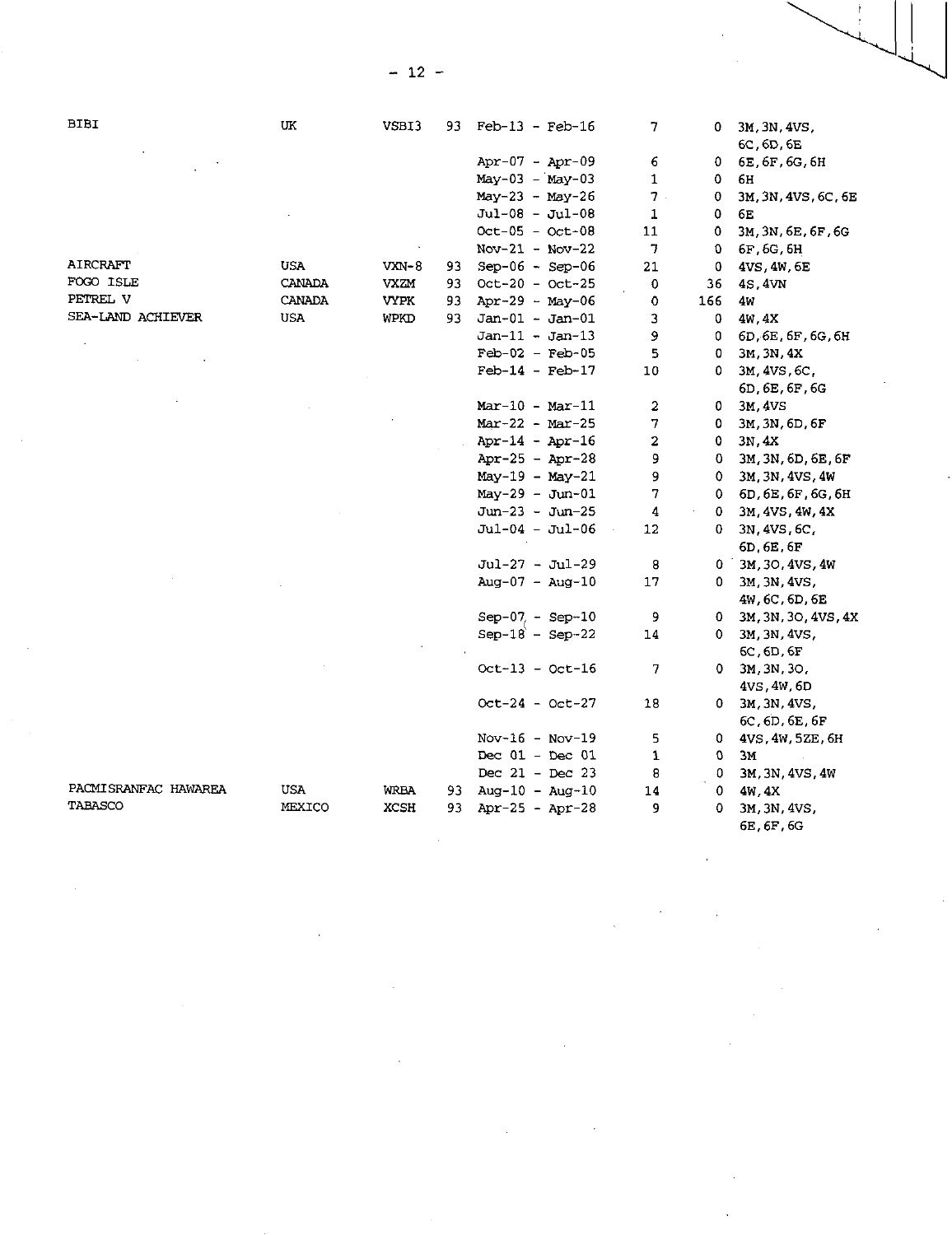

 $\overline{1}$ 

Î.

Table 3 b:Oceanographic Stations (other than IGOSS) Archived at MEDS for 1996

 $-13 -$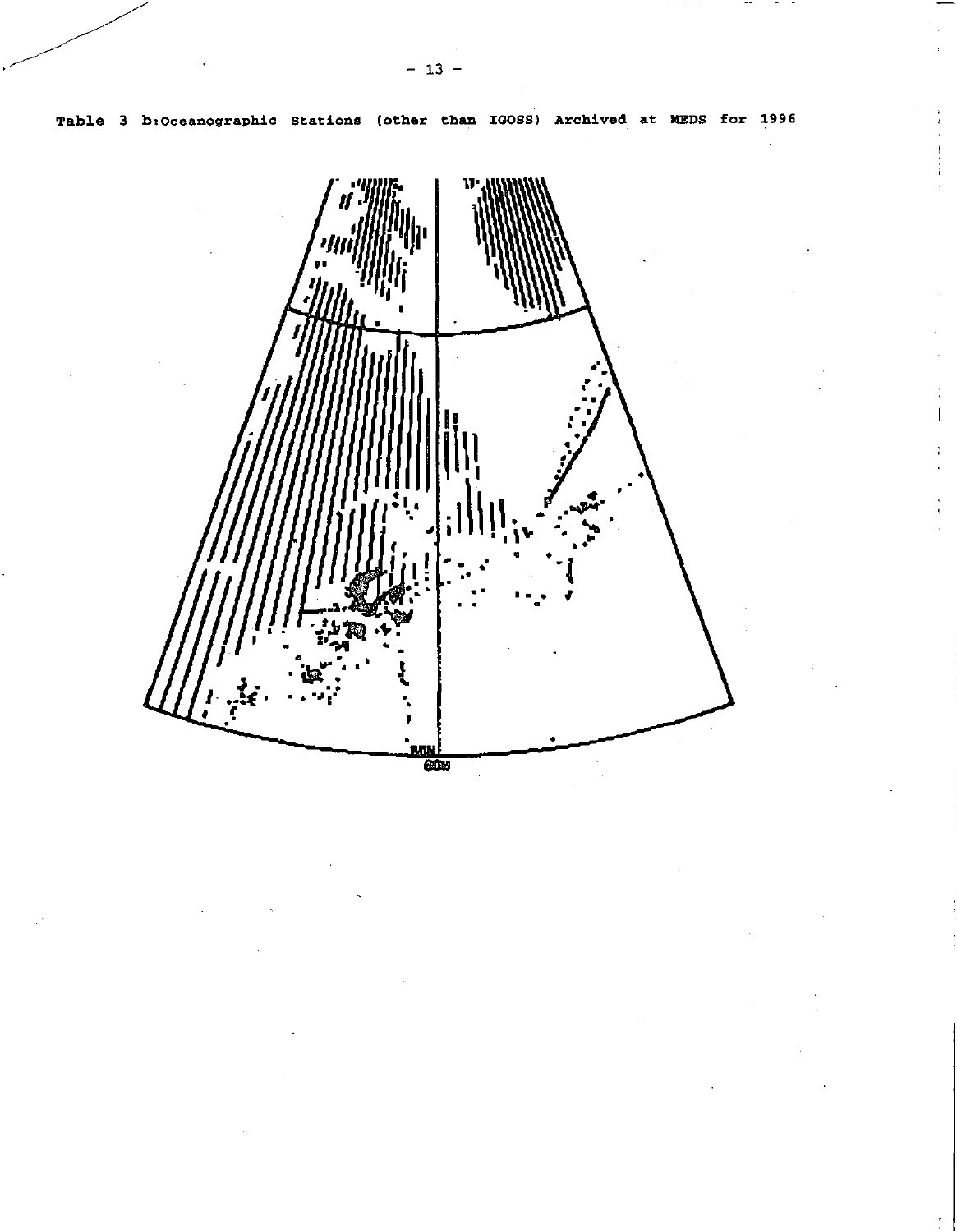# **Table 3(b): Delayed Mode data received during 1996.**

 $\alpha_{\rm c}$  $\frac{1}{3} \frac{1}{6}$ 

 $\ddot{\phantom{a}}$  $\sim$ 

|               | $Total =$ | 941 stations             |                |             |               |                                  |
|---------------|-----------|--------------------------|----------------|-------------|---------------|----------------------------------|
| Country       |           | Cruise Num Cruise Period | BT             | <b>CTD</b>  | <b>BOTTLE</b> | NAFO Subarea                     |
| CANADA        | 181096100 | $Jan-09 - Jan-14$        | 23             | 0           | 0.            | 1F.2J.3K.3L.4X.5Y.5ZW            |
| CANADA        | 181096101 | $Feb-06$ - $Feb-12$      | 21             | 0           | 0             | 1F, 2J, 3K, 4X, 5Y, 5ZW          |
| CANADA        | 181096102 | $Mar-06 - Mar-12$        | 45             | 0           | 0.            | 1F.2J.3K.3L.4X.5Y.5ZW            |
| <b>CANADA</b> | 18AH96001 | Aug-20 - Aug-24          | 15             | 0           | 0.            | 1F, 2J, 3K, 3L, 3PS, 4VS, 4W     |
|               |           | $Sep-24 - Sep-24$        | 3              | 0           | 0             | 3M                               |
| CANADA        | 18C896001 | $Feb-23 - Feb-23$        | 5              | 0           | 0             | 4W.6G                            |
|               |           | Apr-05 - Apr-05          | 1              | 0           | 0             | 6в                               |
| CANADA        | 18HL96001 | $Nov-28 - Nov-29$        | 5              | 0           | O             | 4Х                               |
| CANADA        | 18HL96002 | Dec $03 - Dec 05$        | 3              | 0           | 0             | 4W                               |
| CANADA        | 18MP96001 | $Feb-08 - Feb-08$        | $\overline{a}$ | 0           | 0             | 4X                               |
| CANADA        | 18NE96001 | $Feb-20 - Feb-29$        | 0<br>i.        | 76          | 83            | 52E                              |
| CANADA        | 18NE96003 | $Nov-03 - Nov-15$        | 0              | 153         | 155           | 4W, 4X, 5Y                       |
| CANADA        | 18NN96001 | $Feb-06 - Feb-08$        | 9              | 0           | $\circ$       | 4x                               |
|               |           | $Mar-04 - Mar-06$        | 8              | 0           | 0             | 4W 4X                            |
| CANADA        | 18NN96002 | Mar-26 - Mar-27          | 4              | 0           | $\cdot$ 0     | 4w                               |
| CANADA        | 18NN96003 | Sep-19 - Sep-25          | 3              | 0           | 0             | 4x                               |
| CANADA        | 18NN96004 | $Oct-08 - Oct-17$        | 45             | 0           | 0             | 4X.5ZE.5ZW.6B.6D                 |
| CANADA        | 180D96001 | $Jan-10 - Jan-13$        | 4              | 0           | 0             | 4X                               |
|               |           | $Jan-20 - Jan-21$        | $\overline{2}$ | 0           | 0             | 6B.6C                            |
| CANADA        | 18PW95036 | $Feb-01 - Feb-01$        | $\mathbf 0$    | 5           | 0             | 4W                               |
| CANADA        | 18PW95037 | $Feb-08$ - $Feb-08$      | 0              | 5           | $\circ$       | 4W                               |
| CANADA        | 18PW95038 | $Feb-15$ - $Feb-15$      | 0              | 7           | 0             | 4w                               |
| CANADA        | 18S696001 | $Nov-13 - Nov-14$        | 4              | 0           | 0             | 5ZE, 6C, 6D                      |
| CANADA        | 18TN96001 | $Feb-05 - Feb-29$        | 27             | 0           | 0             | 3L, 3M, 3N, 3O, 4VN, 4VS, 4W, 4X |
| CANADA        | 18TN96002 | $Mar-25 - Mar-29$        | 12             | 0           | 0             | 4W.4X                            |
| CANADA        | 18TR96001 | $Feb-22 - Feb-24$        | 12             | 0           | 0             | 4W, 4X, 6E                       |
|               |           | $Mar-28 - Apr-01$        | 22             | 0           | 0.            | 4X, 6B, 6C, 6D                   |
| CANADA        | 18TR96002 | Jun-13 - Jun-27          | 51             | 0           | 0             | 4W, 4X, 5Y, 5ZE                  |
| CANADA        | 18TR96003 | Aug-19 $-$ Aug-22        | 9              | 0           | 0             | 4S.4T.4VN.4W                     |
|               |           | $Sep-08 - Sep-10$        | 6              | 0           | 0.            | 4S.4T.4VN.4W                     |
| <b>CANADA</b> | 18TR96004 | $Sep-17 - Oct-08$        | 44             | 0           | 0             | 3L, 3M, 3N, 3O, 4VS              |
| CANADA        | 18VQ96001 | $Feb-23 - Feb-24$        | 4              | 0           | 0.            | 4W.6E                            |
|               |           | $Mar-28 - Apr-02$        | 17             | 0<br>$\sim$ | 0             | 4X 5ZE, 6B, 6C, 6D               |
| CANADA        | 18VQ96002 | Aug-20 - Aug-24          | 16             | 0           | 0             | 1F, 2J, 3K, 3L, 3PS, 4VS, 4W     |
| CANADA        | 18VQ96003 | $Nov-04 - Nov-08$        | 22             | 0           | $\circ$       | 4w.4X                            |

**Table 4: Historical data (from years prior to 1995), received at MEDS since last NATO report.** 

## **Table 4a: HISTORICAL DATA PROCESSED AND ARCHIVED. Total = 1325 stations**

| Cruise No | Year | ВT | Bottle | CTD | Subarea<br>NAFO                |
|-----------|------|----|--------|-----|--------------------------------|
|           |      |    |        |     |                                |
| 180593002 | 1993 | 4  | 0      | 0   | 3L, 3K, 2J                     |
| 180593003 | 1993 | 3  | 0      | 0   | ЗP                             |
| 180593010 | 1993 | 12 | 0      | Ω   | 3P.4V.3O.3L.4R                 |
| 180593038 | 1993 | 5  | 0      | 0   | 3L                             |
| 181095105 | 1995 | 19 | 0      |     | 5Y, 4X, 3K, 3L, 5Z, XX         |
| 181095106 | 1995 | 21 | 0      | o   | XX, 3K, 2J, 4X, 1F, 5Y, 3L, 5Z |
| 181095107 | 1995 | 23 | 0      | O   | 4X, 5Y, 1F, 3K, 5Z, 2J, XX     |
| 181095108 | 1995 | 24 | 0      | Ω   | 1F.3K.2J.XX.5Y.4X              |
|           |      |    |        |     |                                |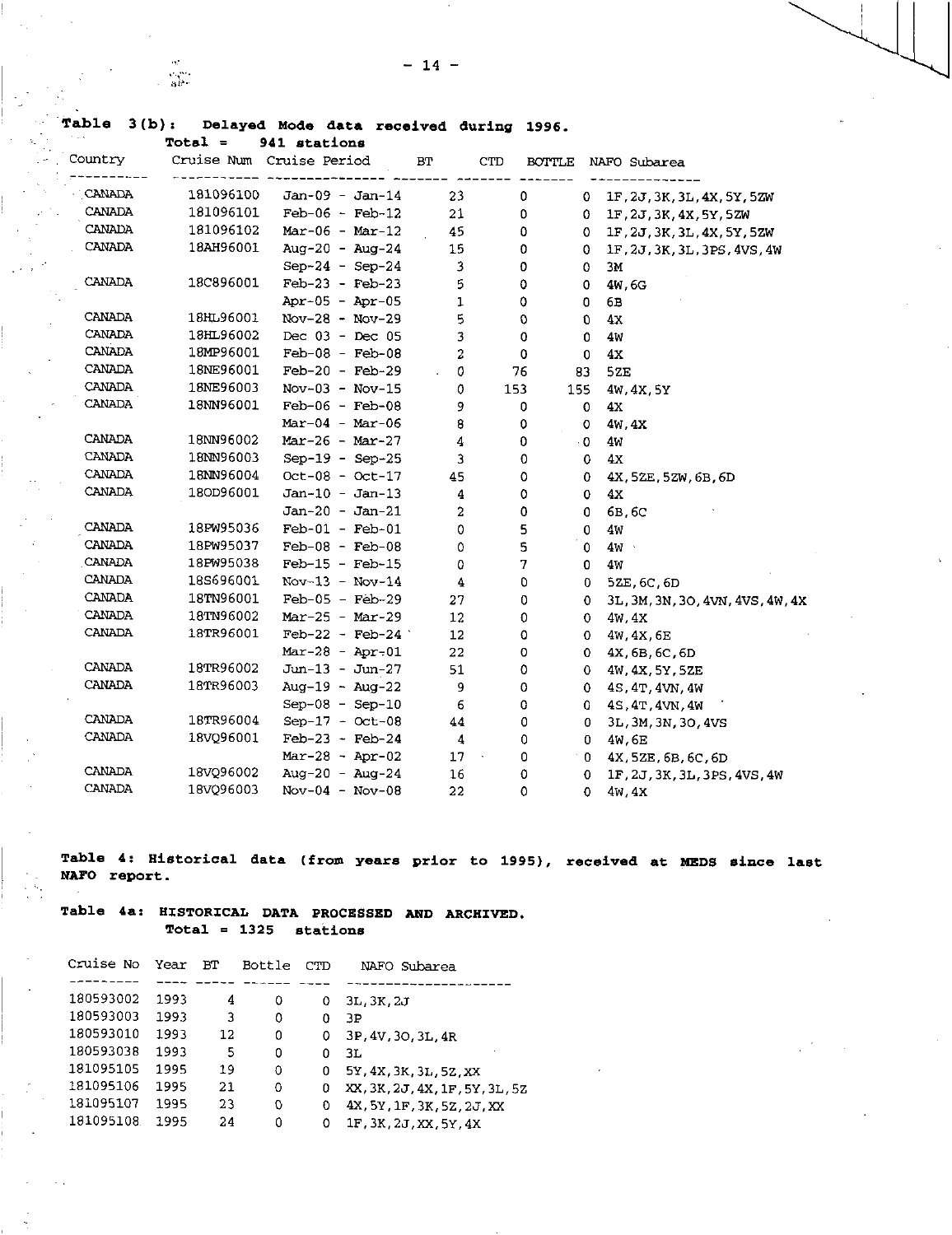| 181095109 | 1995 | 23 | 0   | 0   | 5Z, 2J, 5Y, 1F, 3K, 4X, XX     |
|-----------|------|----|-----|-----|--------------------------------|
| 181095110 | 1995 | 20 | 0   | 0   | XX, 3K, 2J, 4X, 5Y, 1F, 52     |
| 181095111 | 1995 | 20 | 0   | 0   | 4X, 5Y, 3K, 5Z, 2J, 1F, XX     |
| 181095112 | 1995 | 21 | 0   | 0   | XX, 1F, 4X, 5Z, 3K, 2J, 5Y     |
| 181095113 | 1995 | 26 | 0   | 0   | 52, 4X, 5Y, 2J, 3K, 1F, 3L, XX |
| 181095114 | 1995 | 23 | 0   | 0   | 3K, 3L                         |
| 18AH95004 | 1993 | 3  | 0   | 0   | 4V                             |
| 18HE93906 | 1994 | 0  | 0   | 5   | 20                             |
| 18HE94905 | 1994 | 0  | 0   | 3   | $2\sigma$                      |
| 18HE94906 | 1995 | 0  | 0   | 6   | 2.7                            |
| 18HE95906 | 1992 | 0  | 0   | 2   | 2J                             |
| 18HU92014 | 1993 | 0  | 0   | 51  | 1F, XX, 3M, 3K, 2H, 2J         |
| 18HU93019 | 1995 | 0  | 0   | 27  | 1F.2J.2H                       |
| 18MP95002 | 1995 | 19 | 0   | 0   | 5Z, 6B, 4X, 6C                 |
| 18MP95003 | 1995 | 9  | 0   | 0   | 4M                             |
| 18MP95004 | 1995 | 11 | 0   | 0   | 4X, 4W.                        |
| 18MP95005 | 1995 | 7  | Ö   | 0   | 4X.4W                          |
| 18MP95006 | 1987 | 14 | 0   | 0   | 4X, 4W                         |
| 18NE87003 | 1988 | 39 | 0   | 0   | 4v, 4x, 5z                     |
| 18NE88005 | 1995 | 13 | 0   | 0   | 4W, 4V, 4X                     |
| 18NE95005 | 1995 | 0  | 125 | 123 | 4X, 5Y                         |
| 18NE95006 | 1994 | 0  | 113 | 112 | 5Z, 4X                         |
| 18PZ94011 | 1994 | 0  | 0   | 24  | 4X, 4W                         |
| 18PZ94018 | 1994 | 0  | 0   | 42  | 4X, 5Z, 4W                     |
| 18PZ94033 | 1995 | 0  | 0   | 85  | 3P, 4X, 5Z, 4V, 4T, 4S, 4R, 4W |
| 18PZ95010 | 1995 | 0  | 0   | 49  | 4X.5Z.4W                       |
| 18PZ95031 | 1995 | 0  | 0   | 92  | 4S, 4T, 4R, 4V, 4W             |
| 18PZ95032 | 1995 | 0  | 0   | 42  | 4V, 4T, 4R, 3P, 4W             |
| 18PZ95034 | 1993 | 0  | 0   | 56  | 4X, 5Y, 5Z, 4W                 |
| 18QU93002 | 1995 | 9  | 0   | 0   | 4w                             |
|           |      |    |     |     |                                |

# TABLE 4b HISTORICAL DATA RECEIVED BUT NOT ARCHIVED.

| 156<br>1995<br>A9602901<br>METOCE<br>18VQ95002<br>73<br>A9602901<br>1995<br>18TR95002<br><b>METOCE</b><br>A9602901<br>1995<br>108<br>18VO95002<br>METOCE | MEDS ID |
|----------------------------------------------------------------------------------------------------------------------------------------------------------|---------|
|                                                                                                                                                          |         |
|                                                                                                                                                          |         |
|                                                                                                                                                          |         |
|                                                                                                                                                          |         |
| A9602901<br>156<br>1995<br>18VQ95002<br>METOCE                                                                                                           |         |
| 29<br>A9603901<br>1995<br>18GU95005<br>METOCE                                                                                                            |         |
| A9603901<br>18IS95003<br>15<br>1995<br>METOCE                                                                                                            |         |
| 8<br>A9603901<br>1995<br>18IS95004<br>METOCE                                                                                                             |         |
| 46<br>A9603901<br>18IS95005<br>1995<br><b>METOCE</b>                                                                                                     |         |
| 32<br>A9603901<br>1995<br>18IS95006<br>METOCE                                                                                                            |         |
| A9608208<br>18TL95001<br>8<br>1995<br><b>NAFC</b>                                                                                                        |         |
| 87<br>A9608208<br>1995<br>181C95001<br><b>NAFC</b>                                                                                                       |         |
| 18TL95002<br>A9608208<br>1995<br><b>NAFC</b><br>54                                                                                                       |         |
| A9608208<br>1995<br>46<br>18GA95001<br><b>NAFC</b>                                                                                                       |         |
| A9608208<br>188895001<br>1995<br>10<br><b>NAFC</b>                                                                                                       |         |
| 1995<br>A9608208<br><b>NAFC</b><br>102<br>18TL95003                                                                                                      |         |
| A9608208<br>106<br>1995<br>18GA95002<br><b>NAFC</b>                                                                                                      |         |
| A9608208<br>126<br>1995<br>NAFC<br>18GA95003                                                                                                             |         |
| A9608208<br>18TL95005<br>1995<br><b>NAFC</b><br>71                                                                                                       |         |
| A9608208<br>1995<br>110<br>18TL95006<br>NAFC                                                                                                             |         |
| 65<br>A9608208<br>1995<br>185L95007<br>NAFC                                                                                                              |         |
| A9608208<br>1995<br>78<br>181C95003<br><b>NAFC</b>                                                                                                       |         |
| A9608208<br>99<br>181C95004<br>1995<br>NAFC                                                                                                              |         |
| 180K95002<br>A9608208<br>14<br>1995<br>NAFC                                                                                                              |         |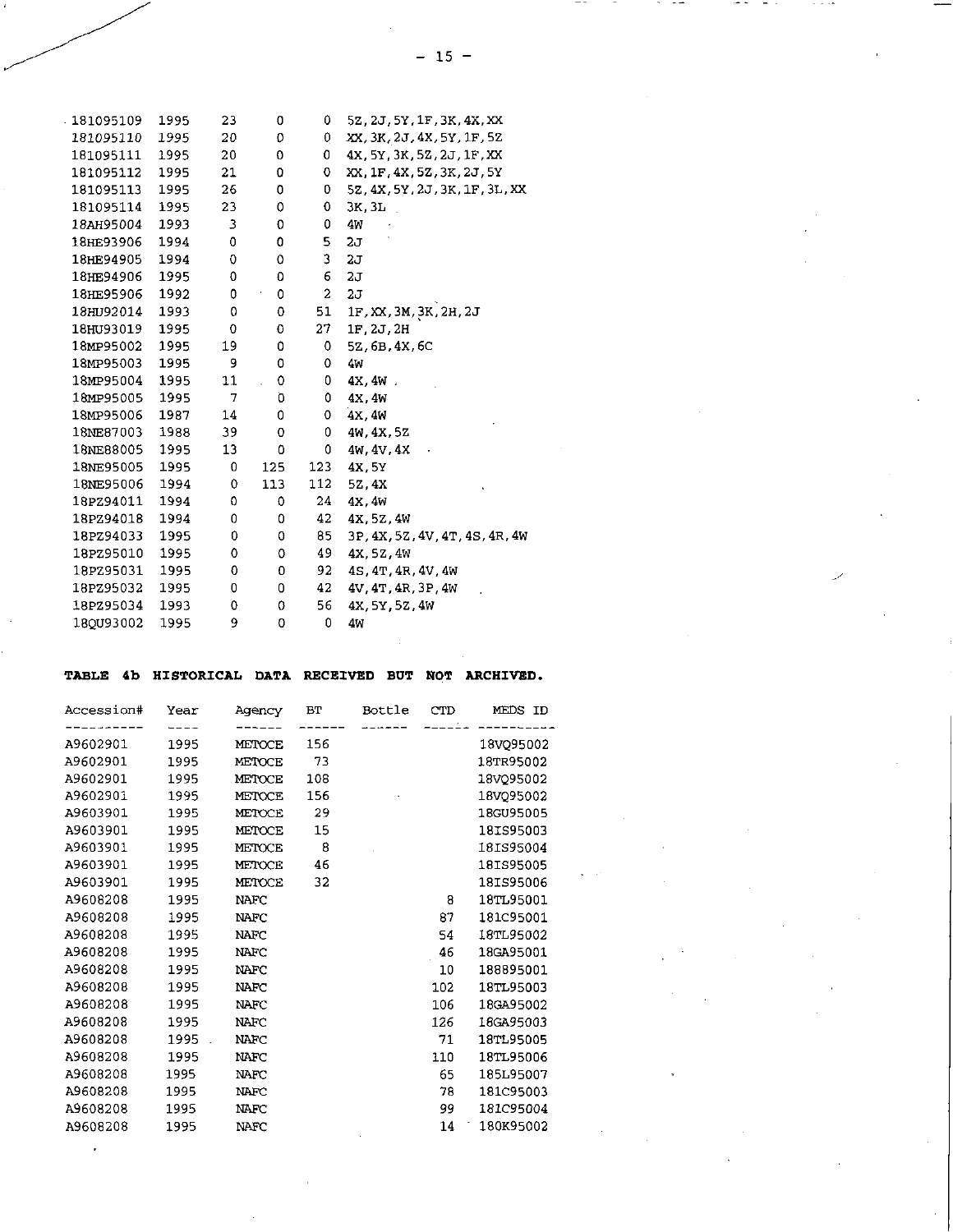| A9608208             | 1995 | NAFC         |                  | 142                     | 181C95005         |
|----------------------|------|--------------|------------------|-------------------------|-------------------|
| A9608208             | 1995 | NAFC         |                  | 7                       | 180K95003         |
| A9608208             | 1995 | <b>NAFC</b>  |                  | 9                       | 18TL95008         |
| A9608208             | 1995 | $_{\rm MTC}$ |                  | 77                      | <b>181C95006</b>  |
| A9608208             | 1995 | $_{\rm MAC}$ |                  | 93                      | 181C95007         |
| A9608208             | 1995 | NAFC         |                  | 3                       | 181C95008         |
| A9608208             | 1995 | NAFC         |                  | 6                       | 18TL95009         |
| A9608208             | 1995 | MAFC         |                  | $\overline{\mathbf{2}}$ | 181C95009         |
| A9608208             | 1995 | NAFC         |                  | 162                     | 18PZ95001         |
| A9608208             | 1995 | NAFC         |                  | $\overline{a}$          | 18TL95010         |
| A9608208             | 1995 | <b>NAFC</b>  |                  | $\overline{a}$          | 180K95004         |
| A9608208             | 1995 | NAFC         |                  | 23                      | 18TL96011         |
| A9608208             | 1995 | NAFC         |                  | $\mathbf{1}$            | 180K95005         |
| A9608208             | 1995 | NAFC         |                  | 2                       | 18TL95012         |
| A9608208             | 1995 | NATC         |                  | 4                       | 181C95010         |
| A9608208             | 1995 | NAFC         |                  | 108                     | 18TL95013         |
| A9608208             | 1995 | NAFC         |                  | 237                     | 180K95006         |
| A9608208             | 1995 | NAFC         |                  | 4                       | 180K95007         |
| R9608208             | 1995 | NAFC         |                  | 67                      | 18TL9501 <b>4</b> |
| R9608208             | 1995 | NAFC         |                  | 74                      | 181C95011         |
| R9608208             | 1995 | NAFC         |                  | 87                      | 181C95012         |
| A9608208             | 1995 | NAFC         |                  | 120                     | 181C95013         |
| A9608208             | 1995 | NAFC         |                  | 31                      | 18TL95015         |
| A9608208             | 1995 | NAFC         |                  | 15                      | 180K95008         |
| A9608208             | 1995 | <b>NAFC</b>  |                  | 85                      | 181C95014         |
| A9608208             | 1995 | NAFC         |                  | 4                       | 180K95009         |
| A9608208             | 1995 | NAFC         |                  | 63                      | 181C95015         |
|                      | 1995 | NAFC         |                  | 57                      | 181C95016         |
| A9608208             | 1995 | NAFC         |                  | 11                      | 180K95011         |
| A9608208             | 1995 | NAFC         |                  | 29                      | 18TL95016         |
| A9608208<br>A9608208 | 1995 | NAFC         |                  | 30                      | 18TL95017         |
|                      | 1995 | NAFC         |                  | 55                      | 181C95017         |
| A9608208             |      |              |                  | 1                       | 18TL95001         |
| A9608209             | 1995 | NAFC         |                  |                         | 181C95001         |
| A9608209             | 1995 | NAFC         | 1                |                         | 181C95002         |
| A9608209             | 1995 | NAFC         | 28               |                         | 18TL95003         |
| A9608209             | 1995 | <b>NAFC</b>  | 11               |                         | 18TL95005         |
| A9608209             | 1995 | NAFC         | 21               |                         | 18TL95006         |
| A9608209             | 1995 | NAFC         | 1                |                         | 180K95001         |
| A9608209             | 1995 | NAFC         | $\boldsymbol{2}$ |                         | 181C95003         |
| A9608209             | 1995 | NAFC         | 7                |                         |                   |
| A9608209             | 1995 | <b>NAFC</b>  | 6                |                         | 181C95004         |
| A9608209             | 1995 | NAFC         | 5                |                         | 181C95005         |
| A9608209             | 1995 | NAFC         | 12               |                         | 181C95006         |
| A9608209             | 1995 | NAFC         | 10               |                         | 181C95007         |
| A9608209             | 1995 | MFC          | 39               |                         | 18PZ95001         |
| A9608209             | 1995 | NAFC         | 12               |                         | 180K95004         |
| A9608209             | 1995 | NAFC         | 21               |                         | 18TL95011         |
| A9608209             | 1995 | NAFC         | 11               |                         | 180K95005         |
| A9608209             | 1995 | NAFC         | 4                |                         | 18TL95013         |
| A9608209             | 1995 | NAFC         | 2                |                         | 181C95012         |
| A9608209             | 1995 | NAFC         | 2                |                         | 181C95013         |
| A9608209             | 1995 | <b>NAFC</b>  | 1                |                         | 180K95008         |
| A9608209             | 1995 | MAFC         | 4                |                         | 181C95014         |
| A9608209             | 1995 | NAFC         | 4                |                         | 181C95015         |
| A9608209             | 1995 | NAFC         | 3                |                         | 181C95016         |
| A9608209             | 1995 | NAFC         | 10               |                         | 180K95010         |
| A9608209             | 1995 | NAFC         | 1                |                         | 180K95011         |
| A9608209             | 1995 | NAFC         | 5                |                         | 18TL95016         |
| A9608209.            | 1995 | <b>NAFC</b>  | 1                |                         | 18TL95017         |

 $- 16 -$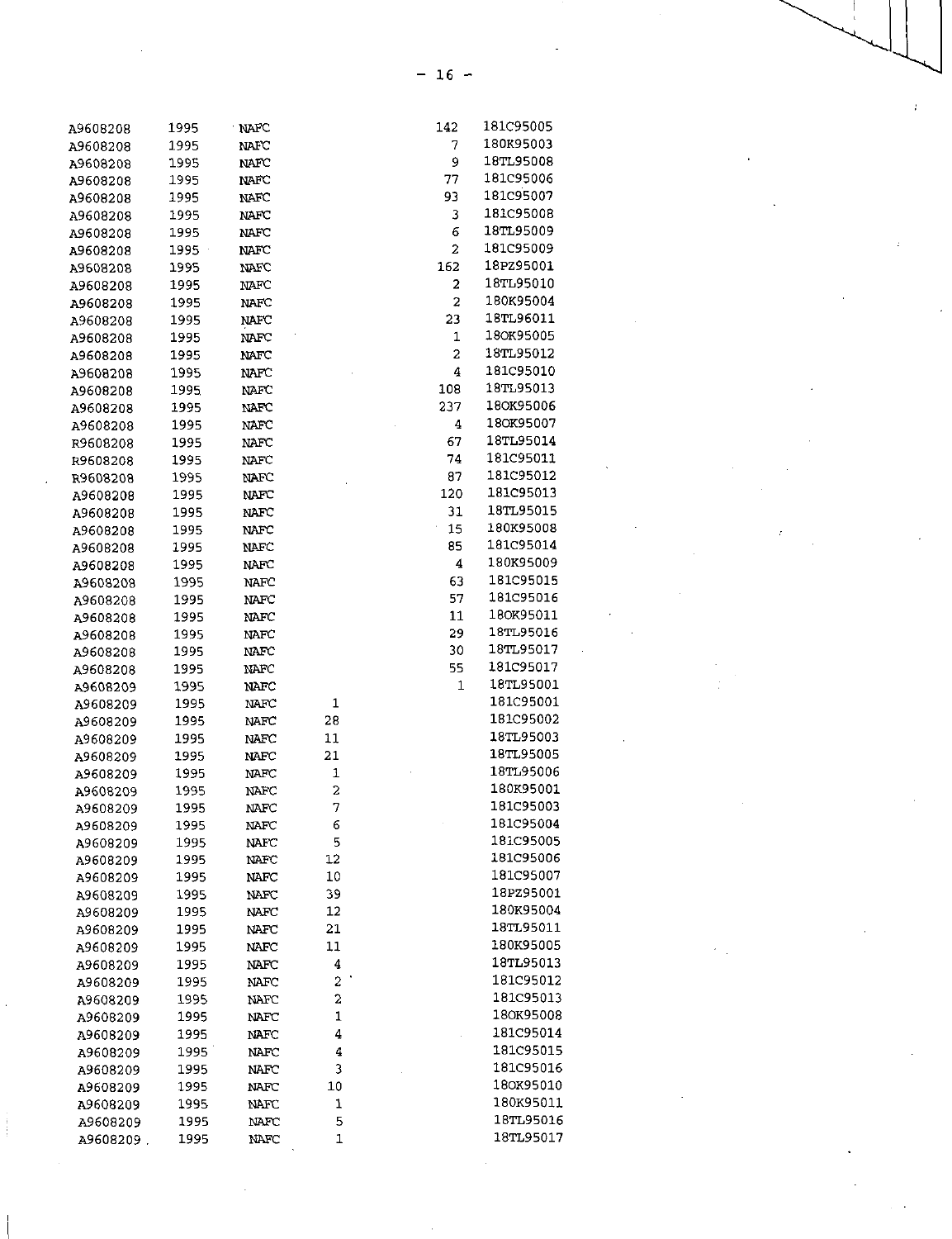| A9608209 | 1995 | NAFC         | 6  |   |   | 181C95017 |
|----------|------|--------------|----|---|---|-----------|
| A9611601 | 1995 | <b>STABS</b> |    |   | x | 18NE95005 |
| A9614201 | 1995 | <b>STABS</b> |    | x |   | 18NE95006 |
| A9614201 | 1995 | STABS        |    |   | x | 18NE95006 |
| A9615501 | 1995 | METOCE       | 14 |   |   | 18MP95006 |
| A9615501 | 1995 | METOCE       | 7  | ٠ |   | 18MP95005 |
| A9615501 | 1995 | METOCE       | 11 |   |   | 18MP95004 |
| A9615501 | 1995 | METOCE       | 9  |   |   | 18MP95003 |
| A9615501 | 1995 | METOCE       | 18 |   |   | 18MP95002 |
|          |      |              |    |   |   |           |

## **Drifting Buoy (Dribu) Data**

Drifting buoy (or DRIBU) data is received at MEDS over the GTS. Measures taken to assure its quality are much the same as those for the *ocean* subsurface data described *previously.* DRIBUs report via satellite, at rates of up to every 15 minutes. These messages are for format errors, and reformatted for quality control procedures and subsequent archival. Checks, flags and possible corrections to the data are carried out by trained personnel, using a system of MEDS software which organize, analyze and display plots of the data. Quality checks use algorithms which check drifting speed and position, and ranges of sea surface temperatures and sea level pressure. The range checks include a comparison to NOAA's Ashville SST Climatology (2.5x2.5 degrees and monthly). Duplicate checking is done, and is important to discriminate between data directly from buoys and messages routed through other data centers. Lower quality data (which are this type of duplicate) are flagged as such.

MEDS as the RNODC for drifting buoy data, has holdings of over 9 million (as of 1996) DRIBU records for the world's oceans, beginning in 1978 and growing at a rate of more than one million messages per year. The message is comprised of the buoy position and some of the following parameters: surface and subsurface water temperature, air pressure and temperature, wind speed and direction.

Table 5 lists data collected by Drifting Buoys in the NAFO Area in 1996. Maps of DRIBU tracks for 1996, processed and archived by MEDS, are show in the figure.

# **Table 5: Data Collected by Drifting Buoys in the NAFO Area in 1996 Number of Buoys = 129 and Buoy Days = 13149**

| <b>BUOY</b> | DATE RANGE          | DAYS SST AP AT WS WD TC |                          |                           |                          |    |   |                          | NAFO Subarea                            |
|-------------|---------------------|-------------------------|--------------------------|---------------------------|--------------------------|----|---|--------------------------|-----------------------------------------|
|             |                     |                         |                          |                           |                          |    |   |                          |                                         |
| 13922       | $Feb-23 - Sep-03$   | 193                     | X.                       | х                         |                          |    |   |                          | 6E, 6F, 6G                              |
| 23913       | $Jan-23 - Jan-25$   | 3                       | X.                       | X                         |                          |    |   |                          | 4X                                      |
| 25565       | $Jan-01 - Jan-19$   | 19                      | $\overline{\phantom{a}}$ | x                         | x                        |    |   |                          | 1F                                      |
| 33835       | Jul-26 - Jul-27     | $\mathbf{1}$            | X.                       | x                         |                          |    |   |                          | 4X                                      |
| 41526       | $Mar-13 - Aug-24$   | 165                     | X.                       | x                         | $\overline{\phantom{m}}$ | x  | х | $\qquad \qquad -$        | 6F, 6G                                  |
| 41527       | $Oct-27 - Oct-27$   | $\mathbf{1}$            | X.                       | х                         | -                        |    |   | $\sim$                   | 6С                                      |
| 41529       | $Oct-06 - Dec 31$   | 87                      | $\overline{\phantom{a}}$ | x                         | $\overline{\phantom{m}}$ | X  |   | $X -$                    | 6C, 6B, 6D, 6E, 4W, 4VS, 6G, 3N, 6H, 3M |
| 41530       | $Sep-20$ - $Dec$ 31 | 103                     | X.                       | X                         | $\overline{\phantom{a}}$ | X. | x | $\sim$ .                 | 6C, 6B, 6D, 6E, 4W, 4VS, 6G, 3N, 6H     |
| 41585       | $Jan-01 - Jul-22$   | 204                     | X.                       | X                         | $\overline{\phantom{a}}$ | X  | X | $\overline{\phantom{0}}$ | 6D, 6E, 4W, 6F, 4VS, 6G, 3N, 3M, 6H     |
| 41901       | $Feb-07 - Jun-22$   | 136                     | X.                       | $\boldsymbol{\mathsf{X}}$ |                          |    |   | $\overline{\phantom{a}}$ | 6D, 6E, 6F                              |
| 41902       | $Nov-09 - Nov-16$   | 7                       | x.                       | x                         |                          |    |   |                          | 6D.                                     |
| 41911       | Jul-09 - Nov-01     | 116                     | X.                       | x                         |                          |    |   |                          | 6Н                                      |
| 41912       | $Oct-23 - Nov-05$   | 13                      | X.                       | x                         |                          |    |   |                          | 6C, 6D                                  |
| 41917       | Nov-18 - Dec 22     | 34                      | X.                       | $\mathbf{x}$              |                          |    |   |                          | 6H, 3M                                  |
| 41919       | May-28 - Dec 30     | 217                     | x                        | x                         |                          |    |   |                          | 6H, 6G, 6F, 6E, 6D                      |
| 41923       | Sep-03 - Dec $31$   | 120                     | x                        | х                         |                          |    |   |                          | 6F, 4VS, 4W                             |
| 41925       | $Feb-21 - May-16$   | 86                      | X.                       | x                         |                          |    |   |                          | 6н, Зм                                  |
| 41929       | Jul-18 - Nov-26     | 132                     | x                        | X                         |                          |    |   |                          | 6G, 6F, 4W, 4VS, 6H, 3M                 |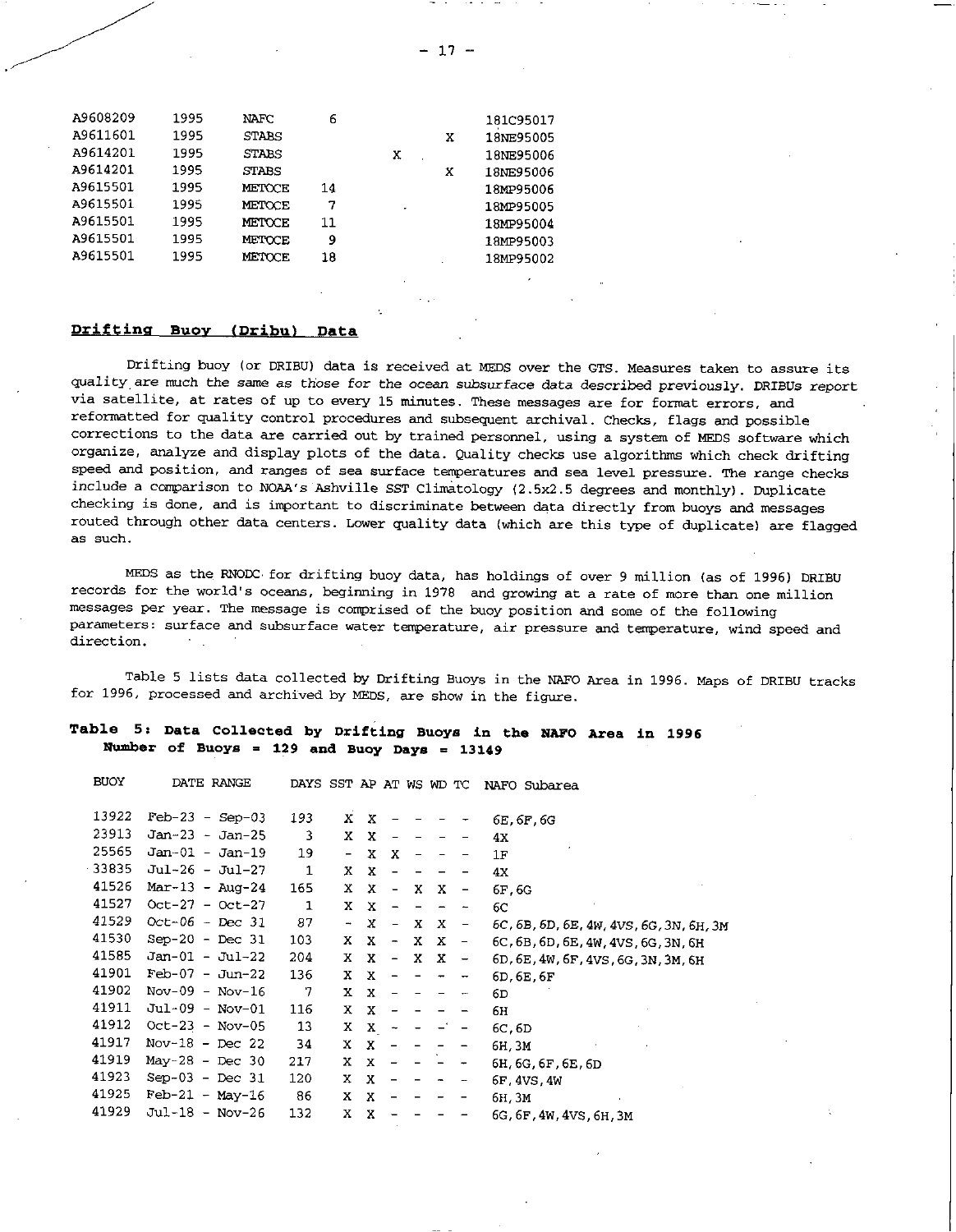| 41936          | $Jan-01 - Nov-16$                      | 321          | X.                                                   |                                                      |                                                      | $X - - - -$                                                                       |                                                      |                                                                                   | 6E, 6D                                                |
|----------------|----------------------------------------|--------------|------------------------------------------------------|------------------------------------------------------|------------------------------------------------------|-----------------------------------------------------------------------------------|------------------------------------------------------|-----------------------------------------------------------------------------------|-------------------------------------------------------|
| 41939          | $Jan-01 - Jul-02$                      | 184          | x                                                    | $X -$                                                |                                                      | $\sim$ $ \sim$                                                                    | $  \,$                                               | $\qquad \qquad -$                                                                 | 3M                                                    |
| 41940          | $Jan-26 - May-02$                      | 97           | x                                                    | $X -$                                                |                                                      | $\sim$ $ \sim$                                                                    | $\sim$ $-$                                           | $\overline{\phantom{a}}$                                                          | 6C, 6D, 6E                                            |
| 42624          | Dec $31 - Dec 31$                      | 1            | x                                                    |                                                      |                                                      | X X X                                                                             | $X -$                                                |                                                                                   | 2J, 1F                                                |
| 44501          | $Mar-07 - Jul-22$                      | 138          | x                                                    | $\mathbf{x}$                                         | $\sim$                                               | $\blacksquare$                                                                    | $\frac{1}{2}$                                        | $\qquad \qquad \blacksquare$                                                      | 3L, 3M, 3N                                            |
| 44502          | $May-07 - Oct-31$                      | 177          | x                                                    | $X -$                                                |                                                      | $\overline{\phantom{a}}$                                                          | $\qquad \qquad -$                                    | $\qquad \qquad -$                                                                 | 3K, 3L, 3M                                            |
| 44503          | $May-29 - Nov-25$                      | 180          | x                                                    | $\mathbf x$                                          | $\overline{\phantom{a}}$                             | $\overline{\phantom{a}}$                                                          | $  \,$                                               | $\overline{\phantom{a}}$                                                          | 4VS, 30, 3PS, 3N                                      |
| 44504          | $Mar-07 - Jul-22$                      | 137          | x                                                    | $\mathbf x$                                          | $\sim$                                               | $\overline{\phantom{a}}$                                                          | $\sim$ $-$                                           | $\overline{\phantom{a}}$                                                          | 3L, 3N                                                |
| 44505          | Apr-25 - Jul-22                        | 88           | x                                                    | $\mathbf{x}$                                         | $\sim$                                               | $\blacksquare$                                                                    | $\overline{\phantom{a}}$                             |                                                                                   | 3K                                                    |
| 44506          | Apr-25 - Aug-22                        | 120          | x                                                    | $\mathbf{x}$                                         | $\overline{\phantom{a}}$                             | $\overline{\phantom{a}}$                                                          | $\overline{\phantom{a}}$                             | $\qquad \qquad -$                                                                 | 3L, 3M, 3N, 3O, 3K                                    |
| 44507          | $Jan-01 - Jul-22$                      | 204          | x                                                    | $\mathbf x$                                          | $\overline{\phantom{a}}$                             | $\overline{\phantom{a}}$                                                          | $\blacksquare$                                       | $\overline{\phantom{a}}$                                                          | 4VS, 30, 3N, 3M, 6H, 6G, 3K                           |
| 44510          | $Jan-01 - Apr-12$                      | 103          | x                                                    | $\mathbf{x}$                                         | $\overline{\phantom{a}}$                             | $\sim$                                                                            | $\blacksquare$                                       | $\blacksquare$                                                                    | 30, 3PS, 4VS, 4VN                                     |
| 44511          | $Jan-01 - Mar-26$                      | 86           | X                                                    | $\mathbf{x}$                                         | $\overline{\phantom{a}}$                             | $\blacksquare$                                                                    | $\blacksquare$                                       | $\overline{\phantom{a}}$                                                          | 6H                                                    |
| 44512          | Apr-25 - Jul-12                        | 78           | x                                                    | $\mathbf{x}$                                         | $\overline{\phantom{a}}$                             | $\overline{\phantom{a}}$                                                          | $\overline{\phantom{a}}$                             | $\overline{\phantom{a}}$                                                          | 3L,3PS                                                |
| 44513          | Aug-18 - Dec $31$                      | 136          | x                                                    | $\mathbf{x}$                                         | $\tilde{\phantom{a}}$                                | $X$ X                                                                             |                                                      | $\sim$ $-$                                                                        | 2H, 2J, 3K, 3L, 3N                                    |
| 44529          | $Jan-03 - Oct-17$                      | 289          | X                                                    | $\mathbf x$                                          | $\overline{\phantom{a}}$                             | $\overline{\phantom{a}}$                                                          | $\qquad \qquad \blacksquare$                         | $\qquad \qquad \blacksquare$                                                      | 6G, 6F, 4VS, 6H, 3M, 3N                               |
| 44534          | $Jan-02 - Apr-02$                      | 91           | X                                                    | $\mathbf{x}$                                         | $\overline{\phantom{a}}$                             | $\sim$                                                                            | $\overline{\phantom{m}}$                             | $\overline{\phantom{a}}$                                                          | 4VS, 30, 3N, 3M                                       |
| 44535          | $Jan-01 - Feb-27$                      | 57           | X                                                    | $\mathbf{x}$                                         | $\overline{\phantom{a}}$                             | $\overline{\phantom{a}}$                                                          | $\blacksquare$                                       | $\overline{\phantom{a}}$                                                          | 6E, 4W, 4VS, 3O, 3N, 3M                               |
| 44536          | $Jan-02 - Jan-18$                      | 16           | X                                                    | $X -$                                                |                                                      | $\sim$                                                                            | $-$                                                  | $\overline{\phantom{a}}$                                                          | 6B, 6A                                                |
| 44542          | $Jan-02 - Jul-04$                      | 184          | X                                                    | $X -$                                                |                                                      | $\blacksquare$                                                                    | $\equiv$                                             | $\qquad \qquad \blacksquare$                                                      | 5ZW, 6B, 6C, 6D, 5ZE, 4X, 4W, 4VS, 6G, 3O, 3N, 3M     |
| 44549          | Apr-01 - Jun-28                        | 89           | x                                                    | $\mathbf x$                                          | $\overline{\phantom{a}}$                             | $\overline{\phantom{a}}$                                                          | $\overline{\phantom{a}}$                             | $\qquad \qquad -$                                                                 | 1F                                                    |
| 44552          | $Jan-02 - Dec 31$                      | 364          | x                                                    | $\mathbf{x}$                                         | $\sim$                                               | $\frac{1}{2} \left( \frac{1}{2} \right) = \frac{1}{2} \left( \frac{1}{2} \right)$ |                                                      | $\overline{\phantom{a}}$                                                          | 5ZE, 6D, 6E, 4W, 4VS, 3N, 3M, 3K                      |
| 44554          | $Jan-03 - Dec 20$                      | 353          | X.                                                   | $\mathbf{x}$                                         | $\omega$                                             | $\frac{1}{2}$                                                                     | $\blacksquare$                                       | $\equiv$                                                                          | 6B, 6C, 6D, 6E, 3N, 3M, 6H, 6G, 6F                    |
| 44555          | $Jan-01 - Dec 30$                      | 365          | X.                                                   | $\mathbf{x}$                                         | $\omega_{\rm{max}}$                                  | $\frac{1}{2}$                                                                     | $\overline{\phantom{a}}$                             | $\qquad \qquad -$                                                                 | 6A, 6B, 6C, 6D, 5ZW, 6E, 4W, 4X, 4VS, 3O, 3L          |
| 44556          | $Jan-01 - Mar-25$                      | 85           | x                                                    | $\mathbf{x}$                                         | $\overline{\phantom{a}}$                             | $\overline{\phantom{a}}$                                                          | $\overline{\phantom{0}}$                             | $\overline{\phantom{m}}$                                                          | 6E, 4W, 4X, 6D                                        |
| 44557          | $Jan-01 - Jun-06$                      | 158          | X.                                                   | $\mathbf{x}$                                         | $\frac{1}{2}$                                        | $-$                                                                               | $\overline{\phantom{a}}$                             | $\overline{\phantom{m}}$                                                          | 6D, 5ZE, 6E, 4W, 4VS, 3O, 3N, 3M                      |
| 44561          | $Jan-01 - Jun-04$                      | 156          | X                                                    | $\mathbf x$                                          | $\blacksquare$                                       | $\overline{\phantom{m}}$                                                          | $\overline{\phantom{a}}$                             | $\equiv$                                                                          | 6B, 6C, 6D, 6E, 4W, 4VS, 3O, 3N, 3M                   |
| 44563          | $Jan-01 - Sep-06$                      | 250          | x                                                    | $\mathbf x$                                          | $\overline{a}$                                       | $\overline{\phantom{a}}$                                                          | $\overline{\phantom{a}}$                             | $\qquad \qquad -$                                                                 | 4X, 6E, 4W, 4VS, 3N, 3M                               |
| 44564          | $Jan-01 - Mar-01$                      | 61           | x                                                    | $\mathbf x$                                          | $\overline{\phantom{a}}$                             | $\tilde{\phantom{a}}$                                                             | $\overline{\phantom{a}}$                             | $\qquad \qquad -$                                                                 | 6D, 5ZE, 3O, 6E, 4W, 4VS                              |
| 44565          | $Jan-01 - Apr-03$                      | 94           | x                                                    | $\mathbf{x}$                                         | $\sim$                                               | $\sim$                                                                            | $\overline{\phantom{a}}$                             | $\overline{\phantom{m}}$                                                          | 6D, 52E, 6E, 4W, 4VS, 3O, 3N, 3M                      |
| 44569          | $Jan-01 - Apr-12$                      | 103          | X.                                                   | $X -$                                                |                                                      | $\frac{1}{2}$ and $\frac{1}{2}$                                                   | $\blacksquare$                                       | $\qquad \qquad -$                                                                 | 5ZE, 5ZW, 6A, 6B, 6C, 6D, 6E, 4W, 4VS, 3N, 3M         |
| 44570          | Jan-01 - Nov-20                        | 325          |                                                      | X X                                                  | $\tilde{\phantom{a}}$                                | $\sim$                                                                            | $\overline{\phantom{a}}$                             | $\overline{\phantom{m}}$                                                          | 5ZW, 6B, 6A, 6C, 6D, 5ZE, 4X, 4W, 4VS, 3O, 6H, 3N, 3M |
| 44617          | Aug-22 - Sep-13                        | 22           |                                                      | X X                                                  | x                                                    | $\sim$                                                                            |                                                      | $\frac{1}{2} \left( \frac{1}{2} \right) = \frac{1}{2} \left( \frac{1}{2} \right)$ | 3M, 3K                                                |
| 44631          | $Feb-12 - Apr-15$<br>$Feb-12 - Apr-05$ | 63<br>54     | $\overline{\phantom{0}}$                             | $\overline{\phantom{a}}$<br>$\overline{\phantom{a}}$ | $\overline{\phantom{m}}$                             | $ \,$                                                                             | $\overline{\phantom{a}}$                             | $\leftarrow$                                                                      | 4T, 4VN, 3PN, 3PS, 4VS, 4W                            |
| 44632<br>44633 | $Feb-12 - Apr-11$                      |              | $\overline{\phantom{0}}$<br>$\overline{\phantom{0}}$ | $\qquad \qquad -$                                    | $\rightarrow$                                        | $\qquad \qquad =$<br>$\overline{\phantom{a}}$                                     | $\qquad \qquad \blacksquare$                         | $\overline{\phantom{a}}$                                                          | 4T, 4S, 4R                                            |
| 44634          | Apr-25 - Apr-30                        | 60<br>5      | -                                                    | $\overline{\phantom{a}}$                             | $\overline{\phantom{a}}$                             | $\overline{\phantom{a}}$                                                          | $\overline{\phantom{a}}$<br>$\overline{\phantom{a}}$ | $\overline{\phantom{a}}$                                                          | 4T, 4S, 4VN<br>4W                                     |
| 44645          | Apr-03 $-$ Apr-08                      | 5            | $\frac{1}{2}$                                        | $\overline{\phantom{0}}$                             | $\overline{\phantom{a}}$<br>$\overline{\phantom{a}}$ | $\blacksquare$                                                                    | $\overline{\phantom{a}}$                             | $\qquad \qquad -$                                                                 | 4х                                                    |
| 44647          | $Apr-08 - Oct-21$                      | 196          | $\overline{\phantom{a}}$                             | $\overline{a}$                                       | $\overline{\phantom{a}}$                             | $\blacksquare$                                                                    | $\overline{\phantom{a}}$                             | $\qquad \qquad -$                                                                 | 4X, OA                                                |
| 44677          | $Mar-08 - Apr-08$                      | 31           |                                                      | X                                                    |                                                      |                                                                                   |                                                      |                                                                                   | 4т                                                    |
| 44684          | $Feb-01 - Apr-02$                      | 62           | -                                                    | x                                                    | $\overline{\phantom{a}}$                             | ۰                                                                                 |                                                      |                                                                                   | 3L, 2J, 4T, 4S, 4VN                                   |
| 44688          | $Mar-12 - Mar-27$                      | 15           | х                                                    | $\mathbf x$                                          |                                                      |                                                                                   |                                                      |                                                                                   | 4T, 4VN                                               |
| 44690          | $Feb-01 - Mar-27$                      | 56           | $\overline{\phantom{0}}$                             | X                                                    |                                                      |                                                                                   |                                                      |                                                                                   | 3L, 2J, 4T                                            |
| 44692          | $Mar-18 - May-02$                      | 45           | $\overline{\phantom{0}}$                             | X                                                    |                                                      |                                                                                   |                                                      |                                                                                   | 2J, 3K                                                |
| 44693          | $Feb-12 - Feb-13$                      | $\mathbf{1}$ | -                                                    | -                                                    |                                                      |                                                                                   |                                                      |                                                                                   | 4x                                                    |
| 44726          | $Nov-04 - Nov-14$                      | 10           | x                                                    | X                                                    | x                                                    | X                                                                                 | x                                                    | $\rightarrow$                                                                     | 1F                                                    |
| 44742          | $Jan-01 - Jan-24$                      | 24           | x                                                    | х                                                    | x                                                    | x                                                                                 | x                                                    | $\frac{1}{2}$                                                                     | 1F                                                    |
| 44743          | Aug-26 - Nov-07                        | 73           | x                                                    | X                                                    | $\mathbf x$                                          |                                                                                   |                                                      |                                                                                   | 2J, 3K, 3M                                            |
| 44755          | $Feb-01 - Jun-27$                      | 148          | $\qquad \qquad -$                                    | -                                                    |                                                      |                                                                                   |                                                      |                                                                                   | 4X, 4W                                                |
| 44761          | $Jan-01 - Aug-08$                      | 221          | $\qquad \qquad -$                                    | X                                                    | X                                                    |                                                                                   |                                                      |                                                                                   | 2H, 2J, 1F                                            |
| 44763          | $Jan-01 - Jan-17$                      | 17           | x                                                    | X                                                    | $\mathbf x$                                          |                                                                                   |                                                      |                                                                                   | 1F                                                    |
| 44767          | $Feb-08 - Feb-13$                      | 6            | x                                                    | $\mathbf x$                                          | $\mathbf x$                                          | $\overline{\phantom{a}}$                                                          | $\overline{\phantom{a}}$                             | $\overline{\phantom{a}}$                                                          | 2J.1F                                                 |
| 44771          | $Mar-07 - May-13$                      | 68           | x                                                    | Χ                                                    | X.                                                   | $\mathbf{x}$                                                                      | x                                                    | $\blacksquare$                                                                    | 1F, 2J, 3K, 3M                                        |
| 44774          | $Jan-01 - May-08$                      | 129          | x                                                    | X                                                    | $\mathbf x$                                          | $\overline{\phantom{a}}$                                                          | $\qquad \qquad \blacksquare$                         | -                                                                                 | 2J, 3K                                                |
| 44775          | $May-31 - Sep-15$                      | 107          | х                                                    | $\mathbf X$ .                                        | X                                                    |                                                                                   |                                                      |                                                                                   | 2J, 3K, 1F                                            |
| 44776          | $Oct-15 - Nov-25$                      | 42           | x                                                    | x                                                    | $\mathbf X$                                          | X                                                                                 | x                                                    | $\overline{\phantom{a}}$                                                          | 1F, 2J                                                |
| 44777          | May-31 - Jul-16                        | 47           | X                                                    | $\mathbf x$                                          | X                                                    |                                                                                   |                                                      |                                                                                   | 2J, 1F                                                |
| 44778          | $May-21 - Jul-07$                      | 47           | x                                                    | X                                                    | $\mathbf x$                                          |                                                                                   |                                                      |                                                                                   | 1F                                                    |
| 44780          | $Sep-03 - Oct-01$                      | 29           | X                                                    | $\mathbf x$                                          | $\mathbf x$                                          |                                                                                   |                                                      |                                                                                   | 1F                                                    |
|                |                                        |              |                                                      |                                                      |                                                      |                                                                                   |                                                      |                                                                                   |                                                       |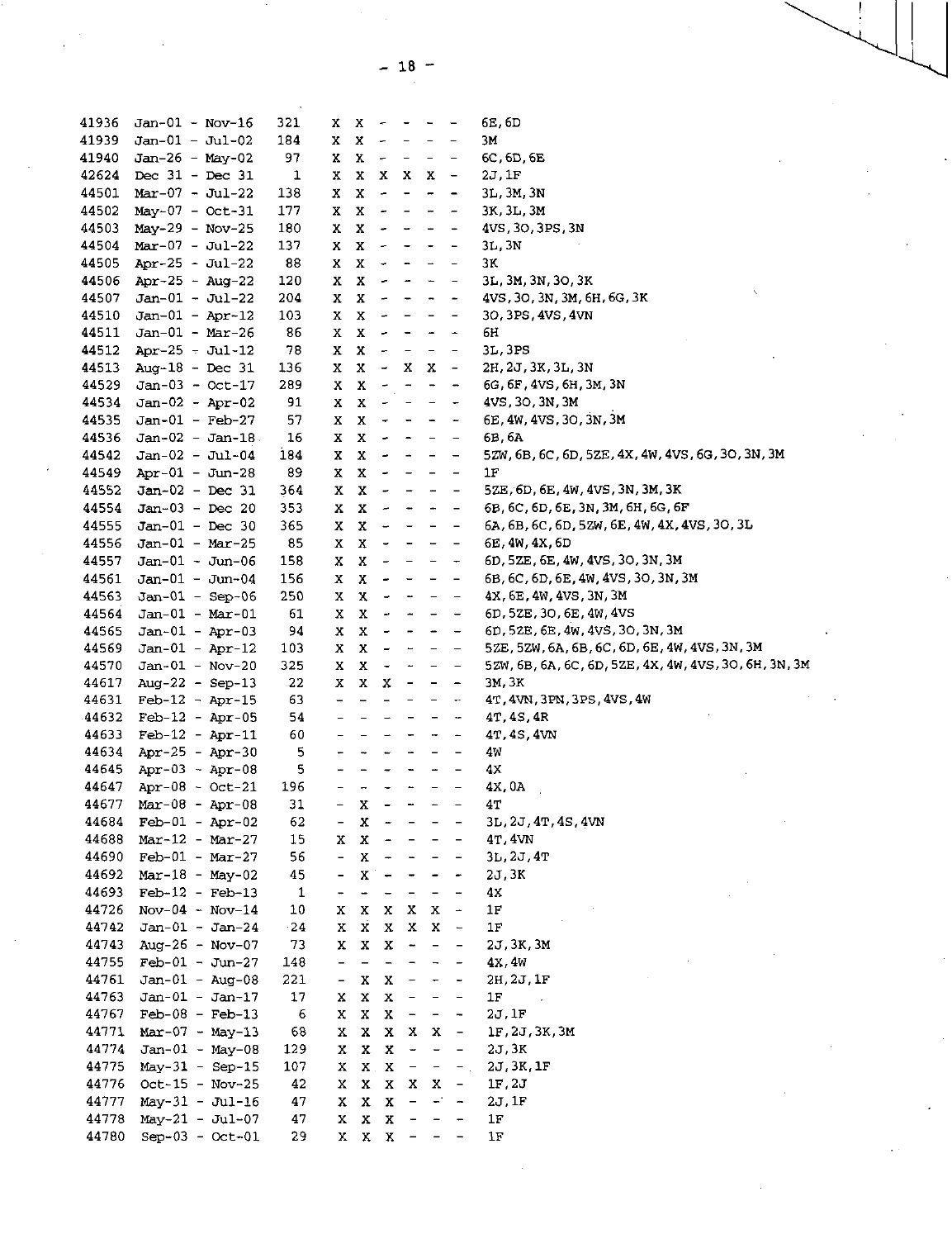$- 19 -$ 

ţ,

| 44849 | Nov-26 - Dec 31       | 36  | -                        | x                            | $\overline{\phantom{a}}$     |                              | $\overline{\phantom{0}}$     | $\qquad \qquad \blacksquare$ | 2G                             |
|-------|-----------------------|-----|--------------------------|------------------------------|------------------------------|------------------------------|------------------------------|------------------------------|--------------------------------|
| 44850 | Nov-15 - Dec 31       | 47  | X                        | $\mathbf x$                  | -                            |                              | $\overline{\phantom{a}}$     | $\qquad \qquad -$            | 1F                             |
| 44901 | Jan-02 - Aug-15       | 226 | x                        | $\mathbf x$                  | $\qquad \qquad -$            | $\overline{\phantom{a}}$     | $\overline{\phantom{0}}$     | $\overline{a}$               | 1F                             |
| 44904 | $Jan-01 - Feb-07$     | 37  | x                        | x                            | $\qquad \qquad \blacksquare$ | $\overline{\phantom{a}}$     | $\overline{\phantom{a}}$     | $\qquad \qquad -$            | $1\mathrm{F}$                  |
| 44906 | Jan-16 - Feb-03       | 19  | Χ                        | X                            | $\blacksquare$               | $\qquad \qquad \blacksquare$ | $\overline{\phantom{a}}$     | $\blacksquare$               | ЗΜ                             |
| 44907 | $Jan-03 - Dec 31$     | 364 | x                        | x                            | -                            | $\overline{\phantom{m}}$     | ÷                            | $\qquad \qquad -$            | 1F, 1E, 2G, 2H                 |
| 44909 | Oct-23 - Dec 31       | 70  | X                        | X                            | -                            | $\overline{\phantom{a}}$     | $\overline{\phantom{a}}$     | $\overline{\phantom{a}}$     | 3M, 3K                         |
| 44910 | Nov-14 - Dec $31$     | 48  | x                        | x                            | -                            | -                            | $\qquad \qquad$              | $\tilde{\phantom{a}}$        | 2G, 2H, 1F                     |
| 44911 | $Mar-09 - Nov-30$     | 266 | x                        | X                            | -                            | -                            | $\qquad \qquad$              | $\qquad \qquad -$            | 3L, 3K, 2J, 2H, 1F             |
| 44912 | $Mar-08 - Aug-11$     | 157 | x                        | $\mathbf x$                  | $\overline{\phantom{0}}$     | $\qquad \qquad -$            | $\qquad \qquad \blacksquare$ | $\overline{\phantom{a}}$     | 3L, 3N, 3O                     |
| 44913 | $Jan-03 - Dec 31$     | 364 | X                        | x                            | $\overline{\phantom{0}}$     | $\overline{\phantom{a}}$     | $\qquad \qquad$              | $\overline{\phantom{a}}$     | 1F, 1E                         |
| 44914 | $Mar-25 - Apr-12$     | 19  | x                        | $\mathbf x$                  | $\blacksquare$               | $\blacksquare$               | $\qquad \qquad \blacksquare$ | $\overline{\phantom{a}}$     | 3Ń                             |
| 44915 | Jan-01 - Dec 30       | 364 | x                        | x                            | $\overline{\phantom{a}}$     | $ \,$                        | $\overline{\phantom{a}}$     | $-$                          | 1F, 1E, 1D, 2G, 2H, 2J, 3K, 3L |
| 44917 | $Oct-31 - Nov-26$     | 26  | х                        | X                            | $\overline{\phantom{0}}$     | $\overline{\phantom{a}}$     | $\overline{\phantom{a}}$     | $\overline{\phantom{a}}$     | 2H, 2G, 1F                     |
| 44918 | $Oct-31$ - Dec 31     | 62  | x                        | x                            | $\overline{\phantom{0}}$     | $\overline{\phantom{a}}$     | $\overline{\phantom{a}}$     | $\overline{\phantom{a}}$     | 1F, 2G                         |
| 44919 | $Jan-01 - Dec 31$     | 366 | x                        | x                            | $\overline{\phantom{0}}$     | $\overline{\phantom{0}}$     | $\qquad \qquad -$            | $\qquad \qquad -$            | 30, 3N, 3M, 2H, 1F             |
| 44923 | $Oct-31 - Dec 31$     | 62  | . X                      | $\mathbf x$                  | $\overline{\phantom{0}}$     | $\overline{\phantom{0}}$     | -                            |                              | 2J, 3K, 1F, 2G                 |
| 44924 | $Oct-31 - Dec 31$     | 62  | x                        | $\mathbf x$                  | $\overline{\phantom{a}}$     | $\overline{\phantom{a}}$     |                              | $\omega^{\rm (3)}$ $=$       | 2H, 1F                         |
| 44925 | $Oct - 31 - Nov - 26$ | 26  | x                        | x                            | $\qquad \qquad -$            | -                            | $\qquad \qquad -$            | $\overline{\phantom{a}}$     | 2H                             |
| 46764 | Dec $03 - Dec 31$     | 29  | $\frac{1}{2}$            | $\mathbf x$                  | -                            | $\overline{\phantom{a}}$     | $\overline{\phantom{a}}$     | $\overline{\phantom{a}}$     | 1F                             |
| 47032 | $Mar-27 - Apr-11$     | 15  | $\overline{\phantom{0}}$ | $\blacksquare$               | ÷                            | $\blacksquare$               | $\overline{\phantom{0}}$     | $\overline{\phantom{0}}$     | 4X                             |
| 47033 | Apr-08 - May-13       | 35  | $\overline{\phantom{0}}$ | $\overline{\phantom{0}}$     | $\overline{\phantom{0}}$     | $\overline{\phantom{a}}$     | $\qquad \qquad -$            | $\qquad \qquad -$            | 4X                             |
| 47531 | Jan-01 - Feb-09       | 40  | -                        | $\overline{\phantom{0}}$     | $\qquad \qquad -$            | $\overline{\phantom{0}}$     | $\qquad \qquad -$            | $\overline{\phantom{0}}$     | 0A                             |
| 47532 | $Jan-01 - Mar-06$     | 66  | $\overline{a}$           | $\qquad \qquad \blacksquare$ | $\overline{\phantom{0}}$     | $\overline{ }$               | $\overline{\phantom{0}}$     | $\qquad \qquad -$            | 0A, 1B, 1C, 0B                 |
| 47533 | $Jan-01 - Mar-07$     | 67  | $\qquad \qquad -$        | $\rightarrow$                | $\blacksquare$               | $\blacksquare$               | $\qquad \qquad =$            | $\qquad \qquad \blacksquare$ | 0A, 1B, 1C                     |
| 47540 | $Mar-01 - Dec 23$     | 298 | $\qquad \qquad -$        | ÷                            | $\overline{\phantom{0}}$     | $\overline{\phantom{a}}$     | $\qquad \qquad -$            | $\overline{\phantom{a}}$     | 41,0A                          |
| 47541 | $Feb-08 - Dec 31$     | 328 | $\overline{\phantom{0}}$ | X                            | $\overline{\phantom{a}}$     | $\overline{\phantom{a}}$     | $\qquad \qquad -$            | $\qquad \qquad -$            | 4T, 4S, 0A                     |
| 47542 | Apr-04 - May-13       | 40  | $\overline{\phantom{0}}$ | $\blacksquare$               | -                            | $\overline{\phantom{m}}$     |                              | $\overline{\phantom{a}}$     | 4X                             |
| 48529 | $Apr-09 - May-10$     | 31  | $\overline{\phantom{0}}$ | $\equiv$                     | ÷                            | ۰                            | $\blacksquare$               | $\qquad \qquad -$            | 4X                             |
| 48552 | $Apr-05 - Apr-10$     | 6   | $\overline{\phantom{0}}$ | $\qquad \qquad -$            | $\overline{a}$               |                              | ÷.                           | $\overline{a}$               | 4x                             |
| 51632 | May-15 $\sim$ May-16  | 1   | X                        | $\mathbf x$                  |                              | -                            | $\qquad \qquad -$            | $\qquad \qquad -$            | 4x                             |
| 53546 | Dec $03 - Dec 12$     | 9   | X                        | X                            | $\overline{\phantom{0}}$     | -                            | $\overline{\phantom{a}}$     | $\qquad \qquad -$            | 4x                             |
| 56503 | Dec $03 - Dec 12$     | 9   | x                        | x                            | $\blacksquare$               | -                            | $\blacksquare$               | $\qquad \qquad \blacksquare$ | 4X                             |
| 56513 | Nov-28 - Dec $04$     | 7   | х                        | x                            | х                            | $\overline{\phantom{0}}$     | ۰                            | $\overline{\phantom{a}}$     | 4Х                             |
| 56516 | Dec $04 - Dec 12$     | 9   | X                        | x                            | $\frac{1}{2}$                | -                            | $\qquad \qquad -$            | $\qquad \qquad -$            | 4х                             |
| 62503 | $Aug-19 - Aug-19$     | 1   | X                        | x                            | X                            | -                            | $\qquad \qquad -$            | $\qquad \qquad -$            | 31                             |
| 62694 | $Apr-03 - May-14$     | 42  | х                        | x                            | x                            | $\pm$                        | $\blacksquare$               | $\overline{\phantom{0}}$     | 1F                             |
| 62906 | Oct-21 - Dec 30       | 70  | x                        | $\mathbf x$                  | $\ddot{\phantom{1}}$         | $\overline{\phantom{0}}$     | -                            | $\qquad \qquad -$            | 1F, 1E                         |
| 62910 | $Oct-13 - Dec 30$     | 79  | $\overline{\phantom{a}}$ | x                            | $\overline{\phantom{0}}$     | $\qquad \qquad -$            | $\sim$ $^{\circ}$ .          | $\overline{\phantom{a}}$     | 1F                             |
| 63661 | Jun-26 - Jul-02       | 7   | -                        | X                            | х                            | $\qquad \qquad -$            | $\qquad \qquad -$            | $\overline{\phantom{a}}$     | 4х                             |
| 64943 | Jan-08 - Feb-11       | 34  | x                        | X                            |                              |                              |                              |                              | 1F                             |
| 64944 | $Nov-27 - Dec 31$     | 34  | x                        | x                            |                              |                              |                              | ÷                            | 1F, 1E                         |
| 64949 | $Jan-01 - Dec 31$     | 366 | x                        | x                            | -                            |                              |                              | $\qquad \qquad -$            | 1D, 1E, 1F, 1C, 1B             |
| 65594 | Jan-01 - Aug-02       | 215 | X                        | $\mathbf x$                  | x                            | -                            |                              | -                            | 1F                             |
| 65595 | Apr-03 - Jul-16       | 104 | x                        | $\mathbf x$                  | x                            | -                            |                              | $\qquad \qquad$              | 1F                             |
| 65599 | Aug-22 - Dec $31$     | 132 | $\blacksquare$           | $\mathbf x$                  | x                            | -                            | -                            | $\qquad \qquad \blacksquare$ | 1F, 2J, 2G, 2H, 3K, 3L, 3M     |
| 65901 | Sep-21 - Dec 30       | 100 | x                        | x                            | $\qquad \qquad -$            |                              |                              | $\qquad \qquad -$            | 1D, 1E                         |
| 71542 | $Apr-24 - May-13$     | 20  | -                        | $\mathbf x$                  | х                            |                              |                              | $\qquad \qquad -$            | 4x                             |
| 71544 | Jun-29 - Jul-02       | 3   | $\qquad \qquad -$        | $\mathbf x$                  | $\overline{\phantom{0}}$     |                              |                              | $\overline{\phantom{a}}$     | 4 <sub>X</sub>                 |
| 71545 | Jun-26 - Jul-02       | 7   | -                        | X                            |                              |                              |                              | $\overline{\phantom{0}}$     | 4x                             |
| 71546 | $Jun-26 - Jul-02$     | 7   | $\overline{a}$           | $\mathbf x$                  |                              |                              |                              |                              | 4x                             |
| 71557 | $Jun-26 - Jul-02$     | 7   | $\overline{a}$           | $\mathbf x$                  |                              |                              |                              |                              | 4x                             |
|       |                       |     |                          |                              |                              |                              |                              |                              |                                |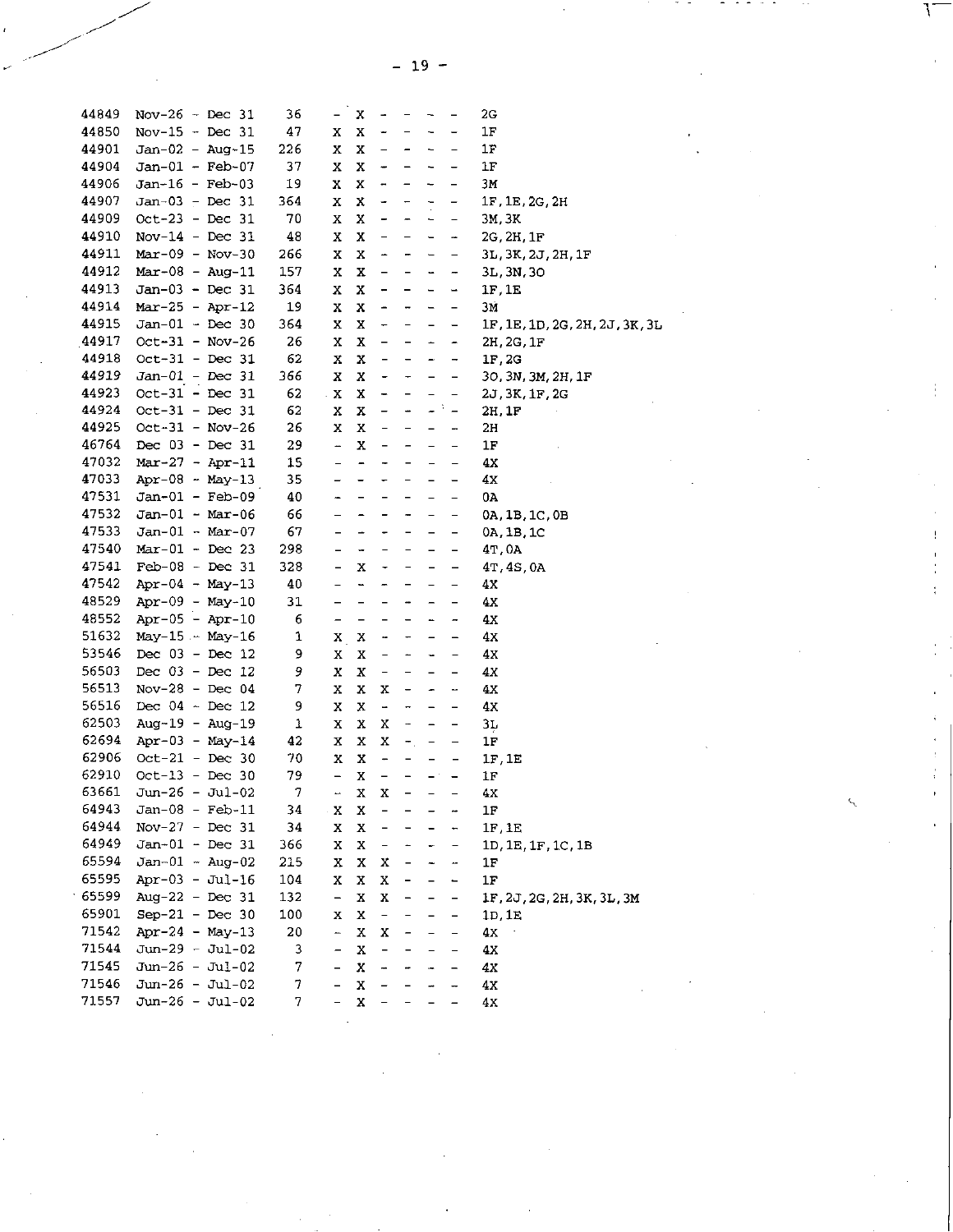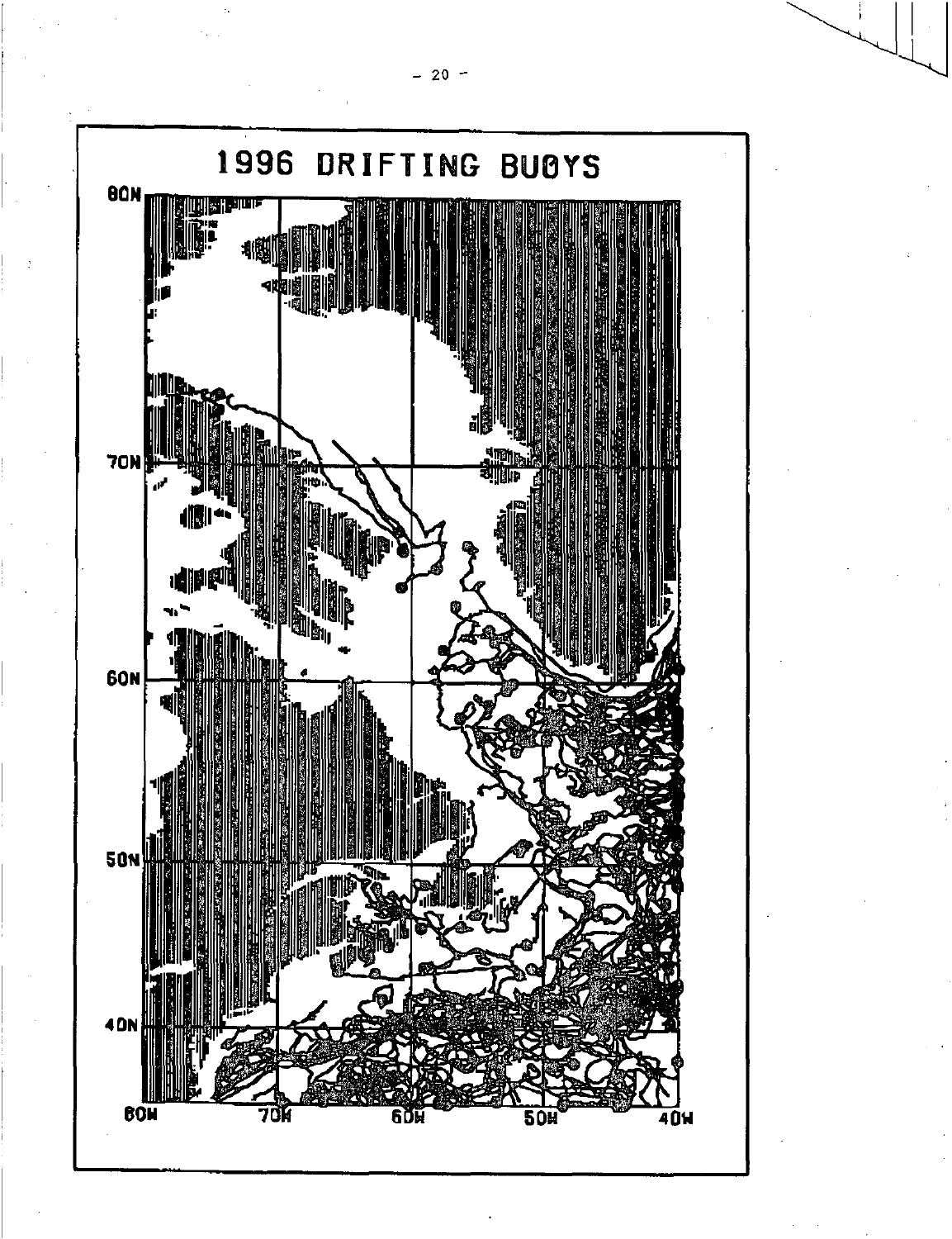## **Current Meter Data**

Current meters have been deployed in the NAFO area for many years. The Bedford Institute of Oceanography, Dartmouth, Nova Scotia collects and archives a substantial set of these observations.

# **Wave Data**

Table 6 lists wave measurement data in the NAFO area for 1996. These data are quality controlled with a visual inspection and with MEDS software to set flags on data showing instrument failures. An inventory of wave data, in the NAFO area, will show many locations with a time series of data spanning many years.

| <b>STATION</b> | STATION NAME        | <b>LATITUDE</b> | LONGITUDE | <b>INST</b> | <b>WATER</b> | NUMBER OF           | <b>NAFO</b>    |
|----------------|---------------------|-----------------|-----------|-------------|--------------|---------------------|----------------|
|                |                     |                 |           | TYPE        | <b>DEPTH</b> | <b>GOOD SPECTRA</b> | <b>SUBAREA</b> |
|                |                     |                 |           |             | (M)          |                     |                |
|                |                     |                 |           |             |              |                     |                |
| 44004          | Hotel               | 38.5000         | 70.7000   | US          | 3231.0       | 7946                | 6в             |
| 44005          | Gulf of Maine       | 42.9000         | 68.9000   | US          | 22.0         | 4845                | 5х             |
| 44008          | Nantucket           | 40.5000         | 69,4000   | US          | 60.0         | 4617                | 5ZE            |
| 44009          | Delaware Bay        | 38.5000         | 74,7000   | US          | 28.0         | 8604                | 6B             |
| 44011          | Georges Bank        | 41.1000         | 66.6000   | <b>US</b>   | 87.0         | 7043                | 5ZE            |
| 44025          | Long Island         | 40.3000         | 73.2000   | US.         | 40.0         | 8554                | 6A             |
| C44131         | Gannet Rock         | 44.5000         | 66.7830   | AE          | 34.0         | 3118                | 4х             |
| C44137         | East Scotian Slope  | 41.6000         | 60.0330   | AE          | 4500.0       | 2131                | 4W             |
| C44138         | SW Grand Banks      | 44.2330         | 53.6330   | AE          | 1500.0       | 3702                | 30             |
| C44139         | Banquereau          | 44.3170         | 57,3500   | ΛЕ          | 1100.0       | 901                 | 4vs            |
| C44140         | Tail of the Bank    | 42.7330         | 50.5170   | AE          | 1430.0       | 6453                | 3 <sub>N</sub> |
| C44141         | Laurentian Fan      | 42.0670         | 56.1500   | AE          | 4500.0       | 8054                | 4VS            |
| C44142         | La Have Bank        | 42.4670         | 64.2330   | AE          | 1500.0       | 3690                | 4x             |
| C45135         | Prince Edward Point | 43.7830         | 76.8670   | ΆE          | 72.0         | 3645                | 5У             |
| C45138         | Mont Louis          | 49.5330         | 65.7330   | AE          | 335.0        | 2397                | 45             |
| C45139         | West Lake Ontario   | 45.4330         | 79.3830   | AE          | 126.0        | 48                  | 5Y             |
| C45142         | Point Colborne      | 42.7330         | 79.2830   | AE          | 24.0         | 788                 | 5У             |
| MEDS016        | Torbay              | 47.6320         | 52.5000   | WR          | 165.0        | 7177                | 3L             |
| MEDS037        | Osborne Head        | 44.4890         | 63.4160   | WR          | 61.6         | 15056               | 4W             |

## **Table 6: wave spectra in the NAPO area for 1996 Total Spectra = 98769**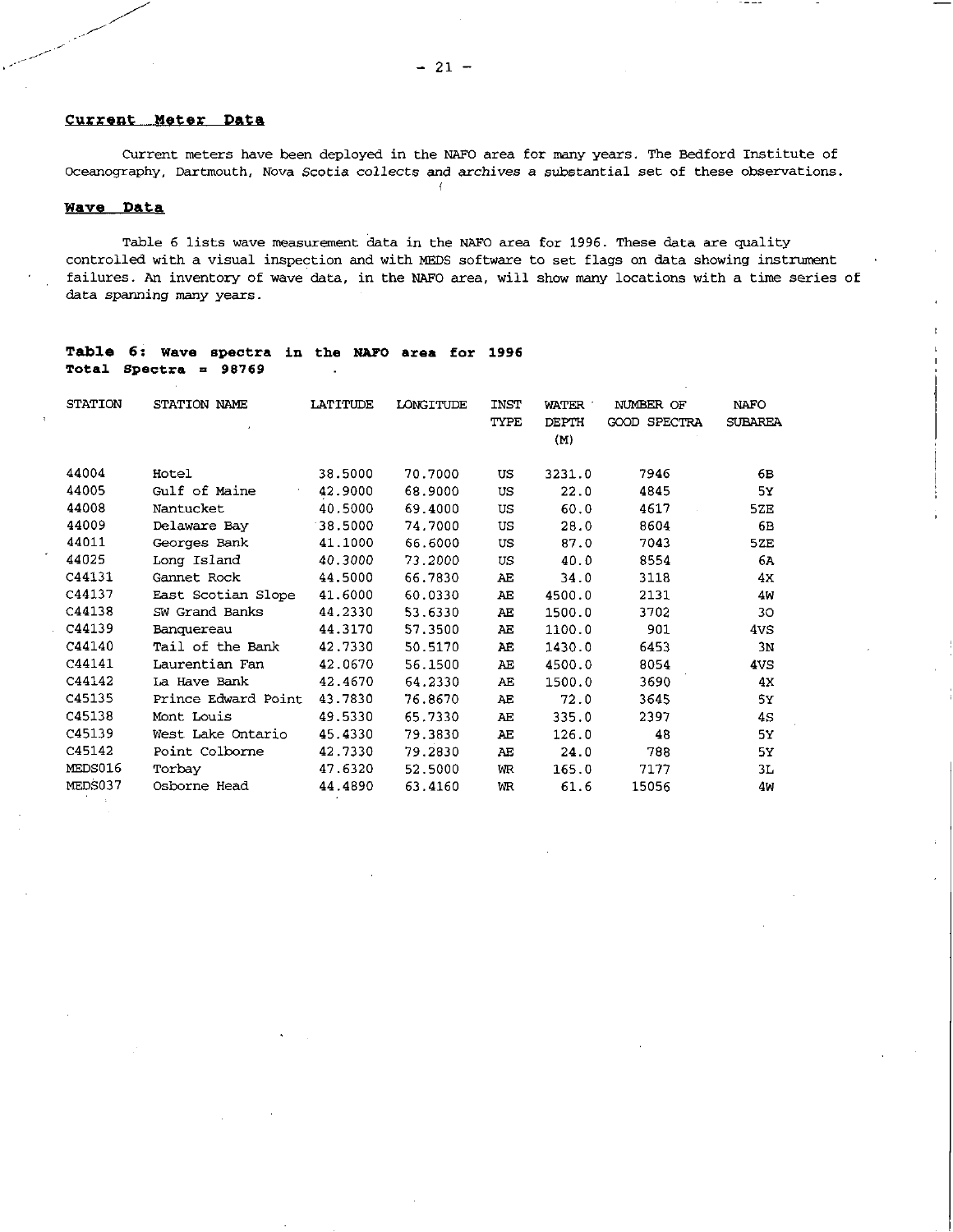

**WAVE STATIONS** IN THE NAFO AREA FOR 1996

 $-22 -$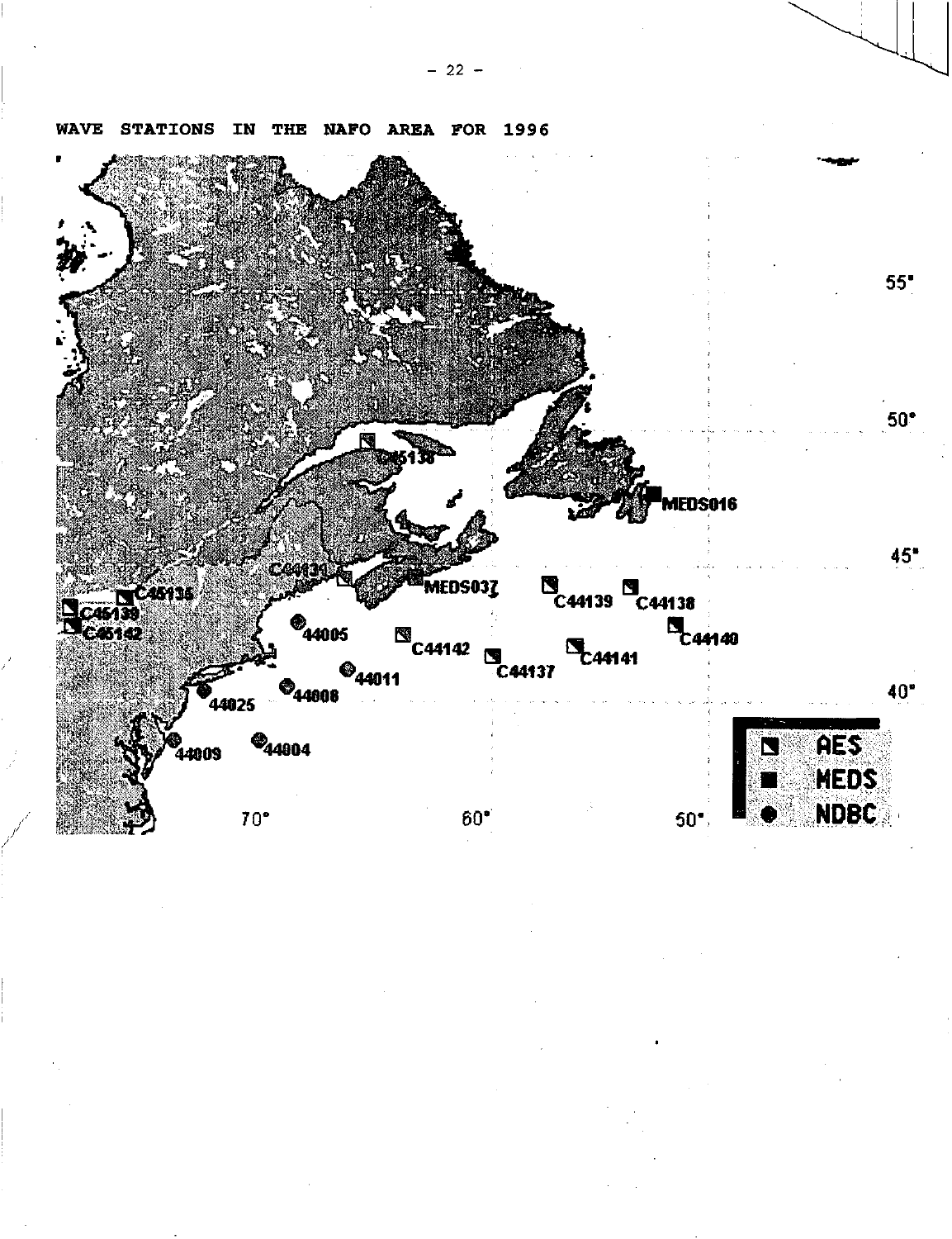## **Tide and Water level Data**

STATION T

MEDS processes and archives operational tides and water level data reported on a daily to monthly basis from the Canadian Hydrographic Service (CHS) active permanent water level network. CHS regional offices are located in Halifax NS, Ste. Flavie QC, Burlington ON, and Sidney BC. Approximately 70,000 new readings are updated every month from the network.

MEDS archives observed 15-minute heights, hourly heights and monthly instantaneous extremes collected from the Atlantic, Pacific, and Arctic coasts, the Great Lakes and the St.Lawrence River. The historical tides and water level data archives presently hold over 30 million records with the earliest dating back before the turn of the century. Harmonic analyses and supplementary tidal predictions are also available on request.

Table 7 lists tide and water level data in the NAFO area for 1996. These data are quality controlled using MEDS software. An inventory of tide and water level data, in the NAFO area, will show many locations with a time series of data spanning many years.

## **Table 7: Tide and Water level data in the NAPO area for 1996 Total Stations a 64**

| STATION       | <b>STATION</b>                | LATITUDE | LONGITUDE | 15-MINUTE HEIGHTS | HOURLY HEIGHTS |
|---------------|-------------------------------|----------|-----------|-------------------|----------------|
| <b>NUMBER</b> | <b>NAME</b>                   |          |           | # OF DAYS         | # OF DAYS      |
|               |                               |          |           |                   |                |
| 00065         | SAINT JOHN                    | 45.27    | 66.06     | 366               | 366            |
| 00365         | YARMOUTH                      | 43.84    | 66.12     | 358               | 366            |
| 00490         | <b>HALIFAX</b>                | 44.66    | 63.59     | 366               | 366            |
| 00612         | NORTH SYDNEY                  | 46.22    | 60.25     | 354               | 366            |
| 00665         | PORT AUX BASQUES              | 47.57    | 59.14     | 324               | 346            |
| 00835         | ARGENTIA                      | 47.30    | 53.98     | 347               | 348            |
| 00905         | ST. JOHN'S                    | 47.56    | 52.71     | 359               | 359            |
| 01630         | PICTOU                        | 45.68    | 62.70     | 57                | 69             |
| 01700         | CHARLOTTETOWN                 | 46.23    | 63.12     | 357               | 357            |
| 01915         | <b>RUSTICO</b>                | 46.47    | 63.28     | 67                | 67             |
| 01970         | CAP-AUX-MEULES                | 47.38    | 61.87     | 20                | 20             |
| 02000         | LOWER ESCUMINAC               | 47.08    | 64.89     | 316               | 328            |
| 02330         | RIVIERE-AU-RENARD             | 48.98    | 64.37     |                   | 366            |
| 02780         | <b>SEPT-ILES</b>              | 50.18    | 66.37     | 348.              | 348            |
| 02935         | SAINTE-ANNE-DES-MONTS         | 49.12    | 66.48     |                   | 356            |
| 02985         | RIMOUSKI                      | 48.48    | 68.52     | 364               | 364            |
| 03057         | SAINT-JOSEPH-DE-LA-RIVE 47.45 |          | 70.37     |                   | 366            |
| 03100         | : SAINT-FRANCOIS              | 47.00    | 70.81     | 362               | 362            |
| 03125         | / GROS CACOUNA                | 47.93    | 69.52     |                   | 336            |
| 03246         | ST. CHARLES RIVER BASIN 46.82 |          | 71.20     | 360               | 360            |
| 03250         | QUEBEC (LAUZON)               | 46.83    | 71.17     | 364               | 366            |
| 03280         | <b>NEUVILLE</b>               | 46.70    | 71.57     | 361               | 366            |
| 03300         | PORTNEUF                      | 46.68    | 71.88     | 363               | 366            |
| 03335         | CAP A LA ROCHE                | 46.56    | 72.11     | 366               | 366            |
| 03345         | <b>BATISCAN</b>               | 46.50    | 72.25     | 366               | 366            |
| 03350         | CHAMPLAIN                     | 46.44    | 72.34     |                   | 305            |
| 03353         | <b>BECANCOUR</b>              | 46.40    | 72.38     | 361               | 359            |
| 03360         | TROIS-RIVIERES                | 46.34    | 72.54     | 366               | 366            |
| 03460         | PORT-ALFRED                   | 48.33    | 70.87     |                   | 337            |
| 03480         | CHICOUTIMI                    | 48.43    | 71.08     | 35                | 35             |
| 12865         | PORT COLBORNE                 | 42.87    | 79.25     | 366               | 366            |
| 13030         | PORT WELLER                   | 43.24    | 79.22     | 366               | 366            |
| 13150         | <b>BURLINGTON</b>             | 43.34    | 79.77     | 366               | 366            |
| 13320         | <b>TORONTO</b>                | 43.64    | 79.38     | 366               | 366            |
|               |                               |          |           |                   |                |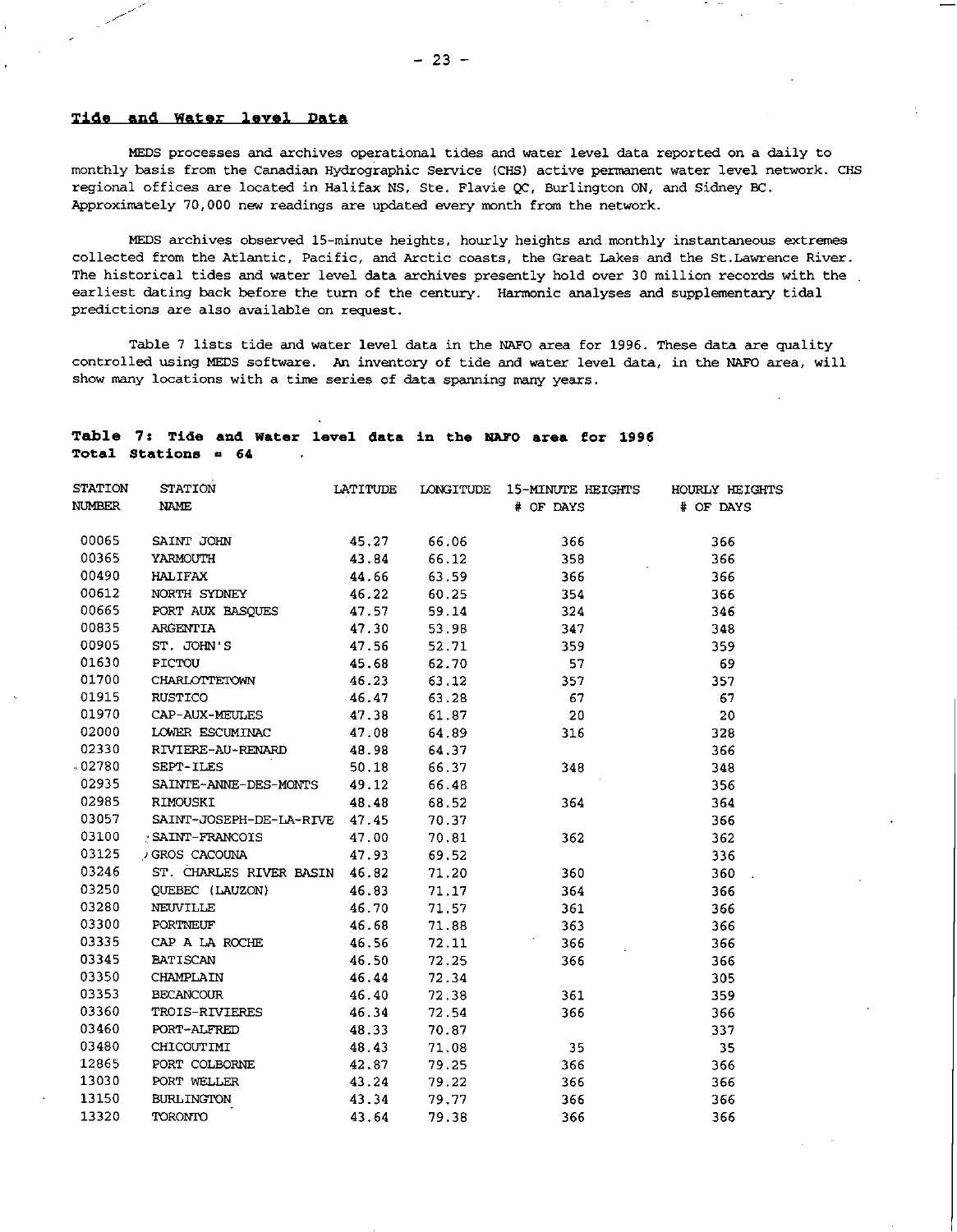$\frac{1}{\sqrt{2}}\int_{0}^{\sqrt{2}}\frac{1}{\sqrt{2}}\left( \frac{1}{2}\right) ^{2}d\theta d\theta$ 

 $\label{eq:2.1} \frac{1}{\sqrt{2}}\sum_{i=1}^n\frac{1}{\sqrt{2}}\sum_{i=1}^n\frac{1}{\sqrt{2}}\sum_{i=1}^n\frac{1}{\sqrt{2}}\sum_{i=1}^n\frac{1}{\sqrt{2}}\sum_{i=1}^n\frac{1}{\sqrt{2}}\sum_{i=1}^n\frac{1}{\sqrt{2}}\sum_{i=1}^n\frac{1}{\sqrt{2}}\sum_{i=1}^n\frac{1}{\sqrt{2}}\sum_{i=1}^n\frac{1}{\sqrt{2}}\sum_{i=1}^n\frac{1}{\sqrt{2}}\sum_{i=1}^n\frac$ 

| - 24<br>366<br>13590<br>366<br>78.17<br><b>COBOURG</b><br>43.96<br>13988<br>76.52<br>366<br>366<br>44.22<br>KINGSTON (PORTSMOUTH)<br>14400<br>75.68<br>366<br><b>BROCKVILLE</b><br>44.59<br>366<br>14600<br>366<br>IROQUOIS ABOVE/AMONT<br>44.82<br>75.32<br>366<br>75.31<br>366<br>366<br>IROQUOIS BELOW/AVAL<br>44.84<br>366<br><b>MORRISBURG</b><br>75.18<br>366<br>44.90<br>366<br>74.87<br>LONG SAULT DAM<br>44.99<br>366<br>366<br>CORNWALL<br>45.02<br>74.71<br>366<br>366<br>74.55<br>SUMMERSTOWN<br>45.06<br>337<br>45.25<br>74.21<br>COTEAU-LANDING<br>366<br>74.17<br>COTEAU-DU-LAC<br>45.30<br>366<br>73.95<br>45.34<br>POINTE-DES-CASCADES<br>366<br>BEAUHARNOIS ABOVE/AMONT 45.30<br>73.93<br>341<br>73.92<br>BEAUHARNOIS BELOW/AVAL<br>45.32.<br>326<br>73.82<br>POINTE-CLAIRE<br>45.43<br>366<br>15390<br>45.43<br>73.67<br><b>LACHINE</b><br>366<br>15450<br>COTE-STE-CATHERINE ABOVE 45.41<br>73.57<br>175<br>15470<br>LA PRAIRIE<br>73.51<br>45.47<br>360<br>45.49<br>73.52<br>SAINT-LAMBERT ABOVE<br>361<br>15507<br>73.52<br>SAINT-LAMBERT BELOW<br>45.50<br>366<br>73.55<br>366<br>45.50<br>MONTREAL JETTY NO 1<br>362<br>73.54<br>356<br>MONTREAL FRONTENAC ST.<br>45.53<br>349<br>POINTE AUX TREMBLES<br>45.63<br>73.49<br>362<br>365<br>15660<br>45.68<br>73.44<br><b>VARENNES</b><br>366<br>15720<br>73.36<br>45.78<br><b>VERCHERES</b><br>332<br>334<br>15780<br>72.28<br>CONTRECOEUR IRON ORE<br>45.83<br>363<br>15793<br>45.88<br>73.27<br><b>LAVALTRIE</b><br>366<br>360<br>15930<br>46.05<br>73.12<br>SOREL |       |  |  |  |  |
|--------------------------------------------------------------------------------------------------------------------------------------------------------------------------------------------------------------------------------------------------------------------------------------------------------------------------------------------------------------------------------------------------------------------------------------------------------------------------------------------------------------------------------------------------------------------------------------------------------------------------------------------------------------------------------------------------------------------------------------------------------------------------------------------------------------------------------------------------------------------------------------------------------------------------------------------------------------------------------------------------------------------------------------------------------------------------------------------------------------------------------------------------------------------------------------------------------------------------------------------------------------------------------------------------------------------------------------------------------------------------------------------------------------------------------------------------------------------------------------------------------------------------------------------|-------|--|--|--|--|
|                                                                                                                                                                                                                                                                                                                                                                                                                                                                                                                                                                                                                                                                                                                                                                                                                                                                                                                                                                                                                                                                                                                                                                                                                                                                                                                                                                                                                                                                                                                                            |       |  |  |  |  |
|                                                                                                                                                                                                                                                                                                                                                                                                                                                                                                                                                                                                                                                                                                                                                                                                                                                                                                                                                                                                                                                                                                                                                                                                                                                                                                                                                                                                                                                                                                                                            |       |  |  |  |  |
|                                                                                                                                                                                                                                                                                                                                                                                                                                                                                                                                                                                                                                                                                                                                                                                                                                                                                                                                                                                                                                                                                                                                                                                                                                                                                                                                                                                                                                                                                                                                            |       |  |  |  |  |
|                                                                                                                                                                                                                                                                                                                                                                                                                                                                                                                                                                                                                                                                                                                                                                                                                                                                                                                                                                                                                                                                                                                                                                                                                                                                                                                                                                                                                                                                                                                                            |       |  |  |  |  |
|                                                                                                                                                                                                                                                                                                                                                                                                                                                                                                                                                                                                                                                                                                                                                                                                                                                                                                                                                                                                                                                                                                                                                                                                                                                                                                                                                                                                                                                                                                                                            |       |  |  |  |  |
|                                                                                                                                                                                                                                                                                                                                                                                                                                                                                                                                                                                                                                                                                                                                                                                                                                                                                                                                                                                                                                                                                                                                                                                                                                                                                                                                                                                                                                                                                                                                            |       |  |  |  |  |
|                                                                                                                                                                                                                                                                                                                                                                                                                                                                                                                                                                                                                                                                                                                                                                                                                                                                                                                                                                                                                                                                                                                                                                                                                                                                                                                                                                                                                                                                                                                                            |       |  |  |  |  |
|                                                                                                                                                                                                                                                                                                                                                                                                                                                                                                                                                                                                                                                                                                                                                                                                                                                                                                                                                                                                                                                                                                                                                                                                                                                                                                                                                                                                                                                                                                                                            |       |  |  |  |  |
|                                                                                                                                                                                                                                                                                                                                                                                                                                                                                                                                                                                                                                                                                                                                                                                                                                                                                                                                                                                                                                                                                                                                                                                                                                                                                                                                                                                                                                                                                                                                            | 14602 |  |  |  |  |
|                                                                                                                                                                                                                                                                                                                                                                                                                                                                                                                                                                                                                                                                                                                                                                                                                                                                                                                                                                                                                                                                                                                                                                                                                                                                                                                                                                                                                                                                                                                                            | 14660 |  |  |  |  |
|                                                                                                                                                                                                                                                                                                                                                                                                                                                                                                                                                                                                                                                                                                                                                                                                                                                                                                                                                                                                                                                                                                                                                                                                                                                                                                                                                                                                                                                                                                                                            | 14805 |  |  |  |  |
|                                                                                                                                                                                                                                                                                                                                                                                                                                                                                                                                                                                                                                                                                                                                                                                                                                                                                                                                                                                                                                                                                                                                                                                                                                                                                                                                                                                                                                                                                                                                            | 14870 |  |  |  |  |
|                                                                                                                                                                                                                                                                                                                                                                                                                                                                                                                                                                                                                                                                                                                                                                                                                                                                                                                                                                                                                                                                                                                                                                                                                                                                                                                                                                                                                                                                                                                                            | 14940 |  |  |  |  |
|                                                                                                                                                                                                                                                                                                                                                                                                                                                                                                                                                                                                                                                                                                                                                                                                                                                                                                                                                                                                                                                                                                                                                                                                                                                                                                                                                                                                                                                                                                                                            | 15110 |  |  |  |  |
|                                                                                                                                                                                                                                                                                                                                                                                                                                                                                                                                                                                                                                                                                                                                                                                                                                                                                                                                                                                                                                                                                                                                                                                                                                                                                                                                                                                                                                                                                                                                            | 15140 |  |  |  |  |
|                                                                                                                                                                                                                                                                                                                                                                                                                                                                                                                                                                                                                                                                                                                                                                                                                                                                                                                                                                                                                                                                                                                                                                                                                                                                                                                                                                                                                                                                                                                                            | 15220 |  |  |  |  |
|                                                                                                                                                                                                                                                                                                                                                                                                                                                                                                                                                                                                                                                                                                                                                                                                                                                                                                                                                                                                                                                                                                                                                                                                                                                                                                                                                                                                                                                                                                                                            | 15260 |  |  |  |  |
|                                                                                                                                                                                                                                                                                                                                                                                                                                                                                                                                                                                                                                                                                                                                                                                                                                                                                                                                                                                                                                                                                                                                                                                                                                                                                                                                                                                                                                                                                                                                            | 15262 |  |  |  |  |
|                                                                                                                                                                                                                                                                                                                                                                                                                                                                                                                                                                                                                                                                                                                                                                                                                                                                                                                                                                                                                                                                                                                                                                                                                                                                                                                                                                                                                                                                                                                                            | 15330 |  |  |  |  |
|                                                                                                                                                                                                                                                                                                                                                                                                                                                                                                                                                                                                                                                                                                                                                                                                                                                                                                                                                                                                                                                                                                                                                                                                                                                                                                                                                                                                                                                                                                                                            |       |  |  |  |  |
|                                                                                                                                                                                                                                                                                                                                                                                                                                                                                                                                                                                                                                                                                                                                                                                                                                                                                                                                                                                                                                                                                                                                                                                                                                                                                                                                                                                                                                                                                                                                            |       |  |  |  |  |
|                                                                                                                                                                                                                                                                                                                                                                                                                                                                                                                                                                                                                                                                                                                                                                                                                                                                                                                                                                                                                                                                                                                                                                                                                                                                                                                                                                                                                                                                                                                                            |       |  |  |  |  |
|                                                                                                                                                                                                                                                                                                                                                                                                                                                                                                                                                                                                                                                                                                                                                                                                                                                                                                                                                                                                                                                                                                                                                                                                                                                                                                                                                                                                                                                                                                                                            | 15505 |  |  |  |  |
|                                                                                                                                                                                                                                                                                                                                                                                                                                                                                                                                                                                                                                                                                                                                                                                                                                                                                                                                                                                                                                                                                                                                                                                                                                                                                                                                                                                                                                                                                                                                            |       |  |  |  |  |
|                                                                                                                                                                                                                                                                                                                                                                                                                                                                                                                                                                                                                                                                                                                                                                                                                                                                                                                                                                                                                                                                                                                                                                                                                                                                                                                                                                                                                                                                                                                                            | 15520 |  |  |  |  |
|                                                                                                                                                                                                                                                                                                                                                                                                                                                                                                                                                                                                                                                                                                                                                                                                                                                                                                                                                                                                                                                                                                                                                                                                                                                                                                                                                                                                                                                                                                                                            | 15540 |  |  |  |  |
|                                                                                                                                                                                                                                                                                                                                                                                                                                                                                                                                                                                                                                                                                                                                                                                                                                                                                                                                                                                                                                                                                                                                                                                                                                                                                                                                                                                                                                                                                                                                            | 15630 |  |  |  |  |
|                                                                                                                                                                                                                                                                                                                                                                                                                                                                                                                                                                                                                                                                                                                                                                                                                                                                                                                                                                                                                                                                                                                                                                                                                                                                                                                                                                                                                                                                                                                                            |       |  |  |  |  |
|                                                                                                                                                                                                                                                                                                                                                                                                                                                                                                                                                                                                                                                                                                                                                                                                                                                                                                                                                                                                                                                                                                                                                                                                                                                                                                                                                                                                                                                                                                                                            |       |  |  |  |  |
|                                                                                                                                                                                                                                                                                                                                                                                                                                                                                                                                                                                                                                                                                                                                                                                                                                                                                                                                                                                                                                                                                                                                                                                                                                                                                                                                                                                                                                                                                                                                            |       |  |  |  |  |
|                                                                                                                                                                                                                                                                                                                                                                                                                                                                                                                                                                                                                                                                                                                                                                                                                                                                                                                                                                                                                                                                                                                                                                                                                                                                                                                                                                                                                                                                                                                                            |       |  |  |  |  |
|                                                                                                                                                                                                                                                                                                                                                                                                                                                                                                                                                                                                                                                                                                                                                                                                                                                                                                                                                                                                                                                                                                                                                                                                                                                                                                                                                                                                                                                                                                                                            |       |  |  |  |  |
| 358<br>358<br>15975<br>46.19<br>72.90<br>LAKE/LAC SAINT-PIERRE                                                                                                                                                                                                                                                                                                                                                                                                                                                                                                                                                                                                                                                                                                                                                                                                                                                                                                                                                                                                                                                                                                                                                                                                                                                                                                                                                                                                                                                                             |       |  |  |  |  |
| 366<br>16005<br>73.96<br>SAINTE-ANNE-DE-BELLEVUE<br>45.41                                                                                                                                                                                                                                                                                                                                                                                                                                                                                                                                                                                                                                                                                                                                                                                                                                                                                                                                                                                                                                                                                                                                                                                                                                                                                                                                                                                                                                                                                  |       |  |  |  |  |

 $\label{eq:2.1} \frac{1}{\sqrt{2}}\int_{\mathbb{R}^3}\frac{d\mu}{\sqrt{2}}\left(\frac{d\mu}{\mu}\right)^2\frac{d\mu}{\sqrt{2}}\frac{d\mu}{\sqrt{2}}\frac{d\mu}{\sqrt{2}}\frac{d\mu}{\sqrt{2}}\frac{d\mu}{\sqrt{2}}\frac{d\mu}{\sqrt{2}}\frac{d\mu}{\sqrt{2}}\frac{d\mu}{\sqrt{2}}\frac{d\mu}{\sqrt{2}}\frac{d\mu}{\sqrt{2}}\frac{d\mu}{\sqrt{2}}\frac{d\mu}{\sqrt{2}}\frac{d\mu}{\sqrt{2}}\frac{d\mu}{$ 

 $\label{eq:2.1} \frac{1}{\sqrt{2}}\int_{\mathbb{R}^3}\frac{1}{\sqrt{2}}\left(\frac{1}{\sqrt{2}}\right)^2\frac{1}{\sqrt{2}}\left(\frac{1}{\sqrt{2}}\right)^2\frac{1}{\sqrt{2}}\left(\frac{1}{\sqrt{2}}\right)^2\frac{1}{\sqrt{2}}\left(\frac{1}{\sqrt{2}}\right)^2.$ 

 $\label{eq:2.1} \frac{1}{\sqrt{2}}\left(\frac{1}{\sqrt{2}}\right)^2\left(\frac{1}{\sqrt{2}}\right)^2\left(\frac{1}{\sqrt{2}}\right)^2\left(\frac{1}{\sqrt{2}}\right)^2\left(\frac{1}{\sqrt{2}}\right)^2\left(\frac{1}{\sqrt{2}}\right)^2\left(\frac{1}{\sqrt{2}}\right)^2\left(\frac{1}{\sqrt{2}}\right)^2\left(\frac{1}{\sqrt{2}}\right)^2\left(\frac{1}{\sqrt{2}}\right)^2\left(\frac{1}{\sqrt{2}}\right)^2\left(\frac{1}{\sqrt{2}}\right)^2\left(\frac{1}{\sqrt$ 

 $\label{eq:2.1} \mathcal{L}(\mathcal{L}^{\text{max}}_{\mathcal{L}}(\mathcal{L}^{\text{max}}_{\mathcal{L}}),\mathcal{L}^{\text{max}}_{\mathcal{L}}(\mathcal{L}^{\text{max}}_{\mathcal{L}}))\leq \mathcal{L}(\mathcal{L}^{\text{max}}_{\mathcal{L}}(\mathcal{L}^{\text{max}}_{\mathcal{L}}))$ 

 $\mathcal{L}^{\text{max}}_{\text{max}}$ 

 $\label{eq:2.1} \mathcal{L}(\mathcal{L}) = \mathcal{L}(\mathcal{L}) \mathcal{L}(\mathcal{L}) = \mathcal{L}(\mathcal{L}) \mathcal{L}(\mathcal{L})$